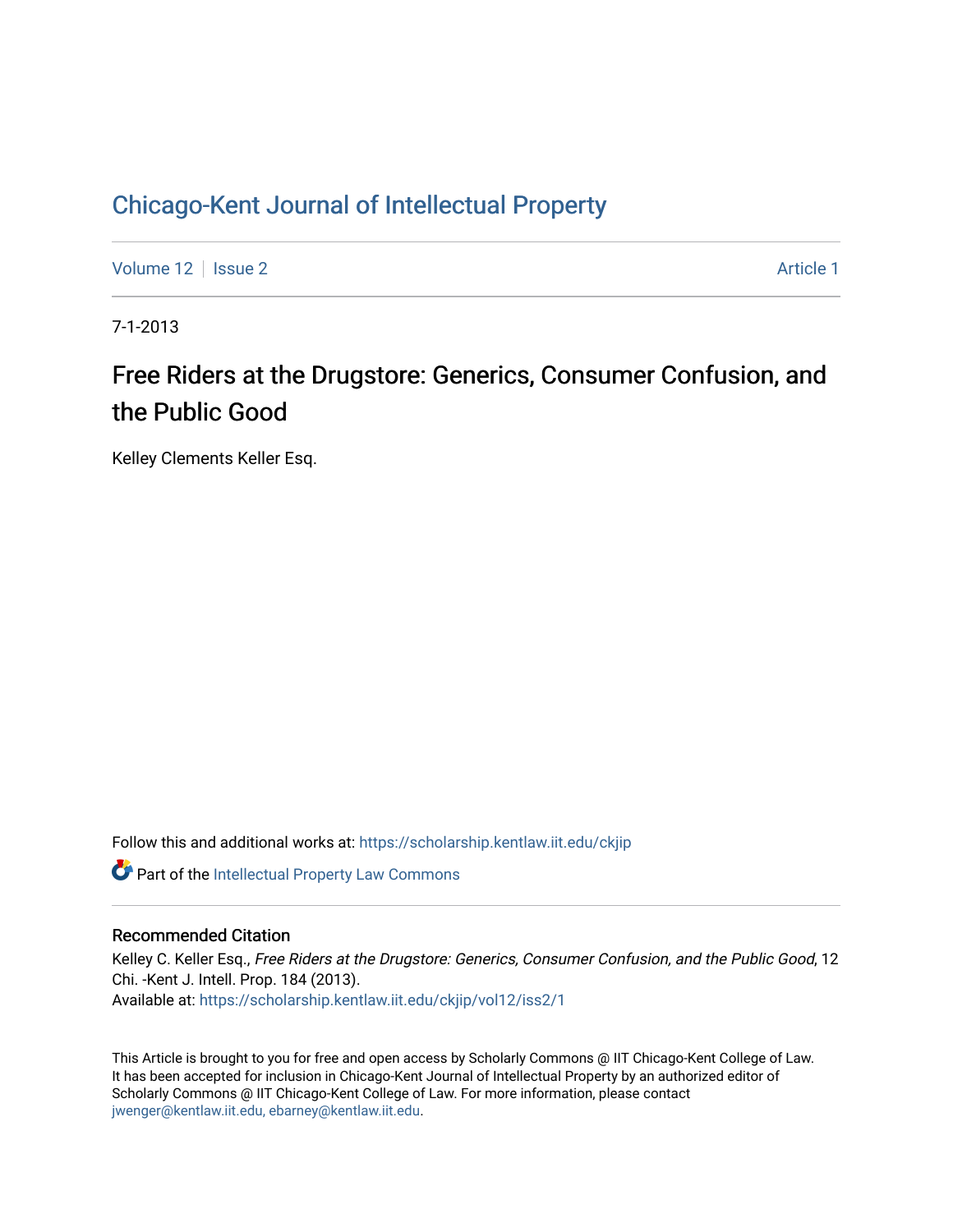# **FREE RIDERS AT THE DRUGSTORE: GENERICS, CONSUMER CONFUSION, AND THE PUBLIC GOOD**

# *Kelley Clements Keller, Esq*. \*

#### **INTRODUCTION**

*If success is said to breed imitation, then to the business person imitation is the highest form of flattery*. <sup>1</sup> Or is it?

The enactment of the Hatch-Waxman Act of 1984<sup>2</sup> radically changed the opportunities for market entry by generic drug manufacturers. By allowing generic companies to seek Food and Drug Administration (FDA) approval for their products prior to the expiration of the brand-name drug's patent,<sup>3</sup> it became possible for the generic alternative to be made available to consumers the very day the pioneer drug's patent expires.<sup>4</sup> While this accelerated market entry has achieved the intended consequence of providing reduced-cost drug options for consumers at the earliest possible time, the financial ramifications for the

Copyright © 2013, Kelley Clements Keller; Chicago-Kent College of Law.

This article would not be possible without the guidance and encouragement of The Honorable Edward J. Damich, Judge, U.S. Court of Federal Claims when I was a law student. Thank you also to my outstanding Paralegal, Lisa Bollinger Gehman, and equally outstanding Research Assistant, Brian M.Z. Reece, for conducting exhaustive research and combing through the article page by page and note by note and never once expressing frustration over the tedium. Elijah M. Hartman and Arielle S. Millstein, Law Clerks with The Keller Law Firm, LLC., spent hours cite checking and assisting with the editing process. Thank you for your excellence. Without a great team, this article would still be just an old law school paper waiting to emerge into something more interesting and important. My sincere appreciation to each of you.

<sup>1</sup> SmithKline Beckman Corp. v. Pennex Prods. Co., Inc., 605 F. Supp. 746, 748 (E.D. Pa. 1985).

<sup>&</sup>lt;sup>2</sup> Drug Price Competition and Patent Term Restoration Act of 1984, Pub. L. No. 98-417, 98 Stat. 1585 (codified at 15 U.S.C. §§ 68b–68c, 70b (2012); 21 U.S.C. §§ 301 note, 355, 360cc (2006); 28 U.S.C. § 2201 (2006); 35 U.S.C. §§ 156, 271, 282 (2006)).

<sup>3</sup> The Hatch-Waxman Act created the Abbreviated New Drug Application (ANDA) process, which allows a generic manufacturer to rely on efficacy data provided by the branded manufacturer before bringing its product to market and greatly reduces the time to market. *Id.*

<sup>4</sup> Sarah E. Eurek, *Hatch-Waxman Reform and Accelerated Market Entry of Generic Drugs: Is Faster Necessarily Better?*, 2003 DUKE L. & TECH. REV. 18, 18–19 (2003); s*ee also* Shawn Tully, *Why Drug Prices Will Go Lower,* FORTUNE, May 3, 1993, at 56.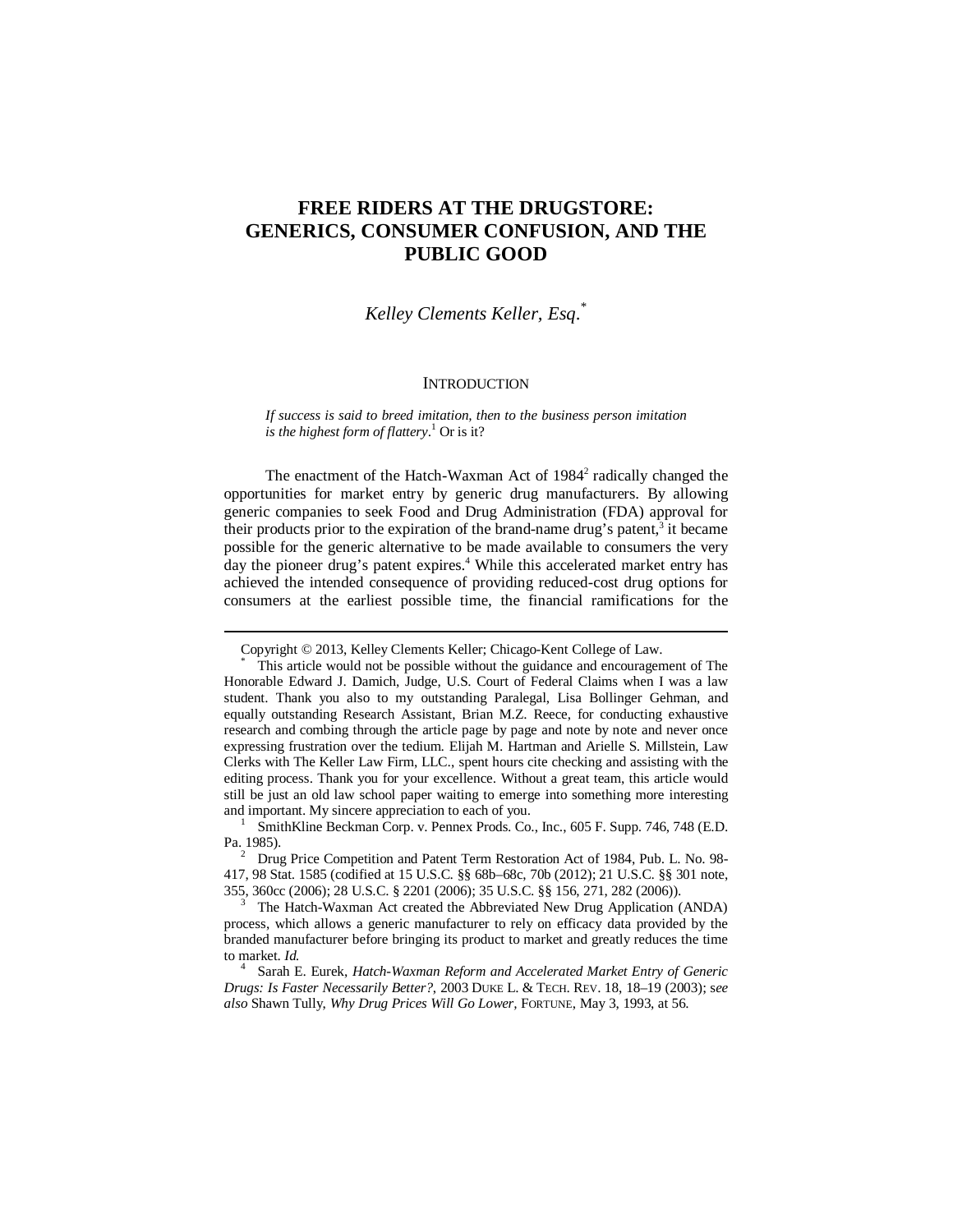research pharmaceutical companies that develop the branded drugs has been inestimable.<sup>5</sup> By losing market exclusivity so soon after patent expiration,<sup>6</sup> research pharmaceutical companies must employ other strategies, such as building brand recognition, to protect their market position and perpetuate a particular drug's profitability. By developing the reputation and goodwill of a national brand, these companies are able to capitalize on consumer loyalty and patients' desires for consistency and quality in their medications.

Protecting and perpetuating profits is essential to a pharmaceutical company's economic health and survival. These profits help provide the requisite capital for future research and development efforts, allowing pharmaceutical companies to continue developing pioneer drugs. However, even after overcoming the barriers to profitability involved in bringing drugs to market, many national brand drugs fail to become profitable.<sup>7</sup> To mitigate the impact of generic competition, these research companies rely on the success of national direct-to-consumer advertising campaigns and branding strategies to build goodwill and earn consumer loyalty toward their branded drugs.<sup>8</sup> As part of this strategy, pharmaceutical companies more frequently seek to build sourceidentifying significance in various properties of the drugs themselves, such as the color, shape, and texture, rather than merely promote the manufacturing source of the drug.

As an example of the significance of these properties, although Procter & Gamble Co.'s identity as the manufacturer of Pepto-Bismol® may not be generally known to the public, consumers readily associate a pink-colored liquid for stomach relief with the brand Pepto-Bismol®.<sup>9</sup> Likewise, AstraZeneca markets Nexium® (a successor medication to Prilosec®) as "The Purple Pill."<sup>10</sup> The entire branding strategy for Nexium®, a treatment for acid reflux disease, is built around the purple color of the pill.<sup>11</sup> Arguably, it is the recognition and association of these properties with a particular product—as opposed to the

<sup>&</sup>lt;sup>5</sup> Stacey L. Schreiber, Dollars and Senses: Pharmaceutical Product Design is Becoming Vivid (Apr. 2003), (unpublished, Harvard University DASH repository) (on file with the ckjip), http://dash.harvard.edu/bitstream/handle/1/8846778/ Dollars\_and\_Senses.pdf ("A 1998 Congressional Budget Office Study found that since the enactment of Hatch-Waxman, the generic market share rose from 18.6% to 42.6%."). "This study examined drugs that comprise approximately 70% of prescription drug sales through retail pharmacies and considered drugs in the form of 'easily countable units.'" *Id.* at 4 n.4 (quoting Melissa C. Popolillo, *Government Study Reveals Generics' Impact on Industry*, DRUG STORE NEWS, Oct. 19, 1998, at CP20.

<sup>6</sup> *See* Eurek, *supra* note 4, at 18–19.

<sup>7</sup> Lynn M. Jordan, *Naming A Drug in Just One Colour: Trademark Protection for Organoleptic Properties of Pharmaceuticals*, TRADEMARK WORLD, Mar. 2001, at 28. 8

*Id.*

<sup>9</sup> *See* Norwich Pharmacal Co. v. Sterling Drug, Inc., 271 F.2d 569, 572 (2d Cir. 1959); PEPTO BISMOL, http://www.pepto-bismol.com/ (last visited Feb. 26, 2013).

<sup>10</sup> *See* PURPLE PILL, http://www.purplepill.com/ (last visited Feb. 26, 2013).

<sup>11</sup> *Id.*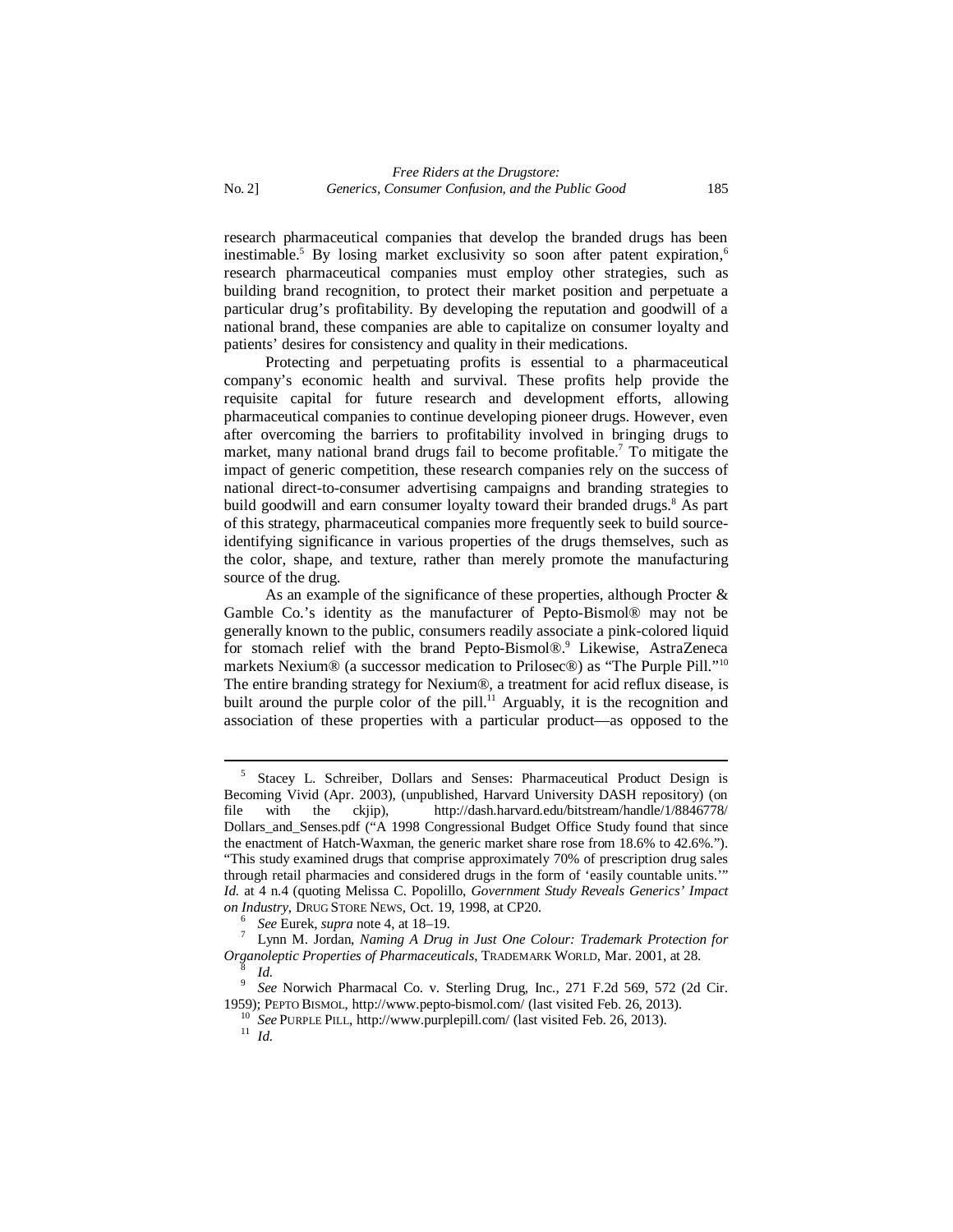recognition and association of the product with a particular manufacturer—that has the primary impact in building the brand.

The long-term success of marketing strategies like these depends largely on these brands' ability to enforce proprietary rights in these particular properties, individually or collectively, under trademark and unfair competition laws.<sup>12</sup> However, in the context of prescription pharmaceuticals, various judicial decisions have eviscerated the scope of available protection for branded drugs in favor of permissible marketing of generic "look-alikes."<sup>13</sup> There appears to be an overriding social concern that the public may be implicitly deceived as to the quality or efficacy of a generic alternative if it does not mimic the appearance of the branded prescription drug. The difficulty lies in striking a balance between the competing interests of national brands to trademark protection for sourceidentifiers on their products and the rights of generic labels to bring publicly accepted substitute drugs to market that earn the public's trust and confidence. Absent a stable and reliable body of law, both branded and generic manufacturers may be left with inadequate security or guidance for effective business planning with respect to advertising and branding schemes, a situation that will inevitably result in costly litigation and contribute to the rising cost of drugs.

This article explores the legal and social tension between the rights of national brand research companies to trade dress protection for their pioneer prescription drugs and the rights of private label, or generic, brands to market "look-alike" drugs once patents for the brands expire. Part I explores the impact of a generic brand's market entry on a national brand and the legal and social arguments for and against generic "look-alikes." Part II discusses the current legal standard for achieving exclusive protection for non-traditional source identifiers and for enforcing those rights. Part III discusses possible resolutions to the generic drug versus brand-name drug conflict.

<sup>12</sup> *See generally* Qualitex Co. v. Jacobson Prods. Co., 514 U.S. 159, 165 (1995) (trademark protection extended to color provided it is nonfunctional and has acquired secondary meaning); *In re* Morton-Norwich Prods., Inc., 671 F.2d 1332, 1335 (C.C.P.A. 1982) (trademark protection extends to shape and other product configurations provided they are nonfunctional); *In re* N.V. Organon, 79 U.S.P.Q.2d 1639 (T.T.A.B. 2006) (in case of first impression, TTAB found trademark protection extends to flavor provided it is nonfunctional and has acquired secondary meaning).

<sup>13</sup> *See* Shire US Inc. v. Barr Labs., Inc., 329 F.3d 348, 357 (3d Cir. 2003); s*ee also,* TrafFix Devices, Inc. v. Mktg. Displays, Inc., 532 U.S. 23 (2001) (broadening the reach of the functionality doctrine and exempting a larger number of possible trade dresses from trademark protection); Wal-Mart Stores Inc. v. Samara Bros., 529 U.S. 205, 215 (2000) (holding that product-design trade dress cannot be inherently distinctive but must acquire secondary meaning).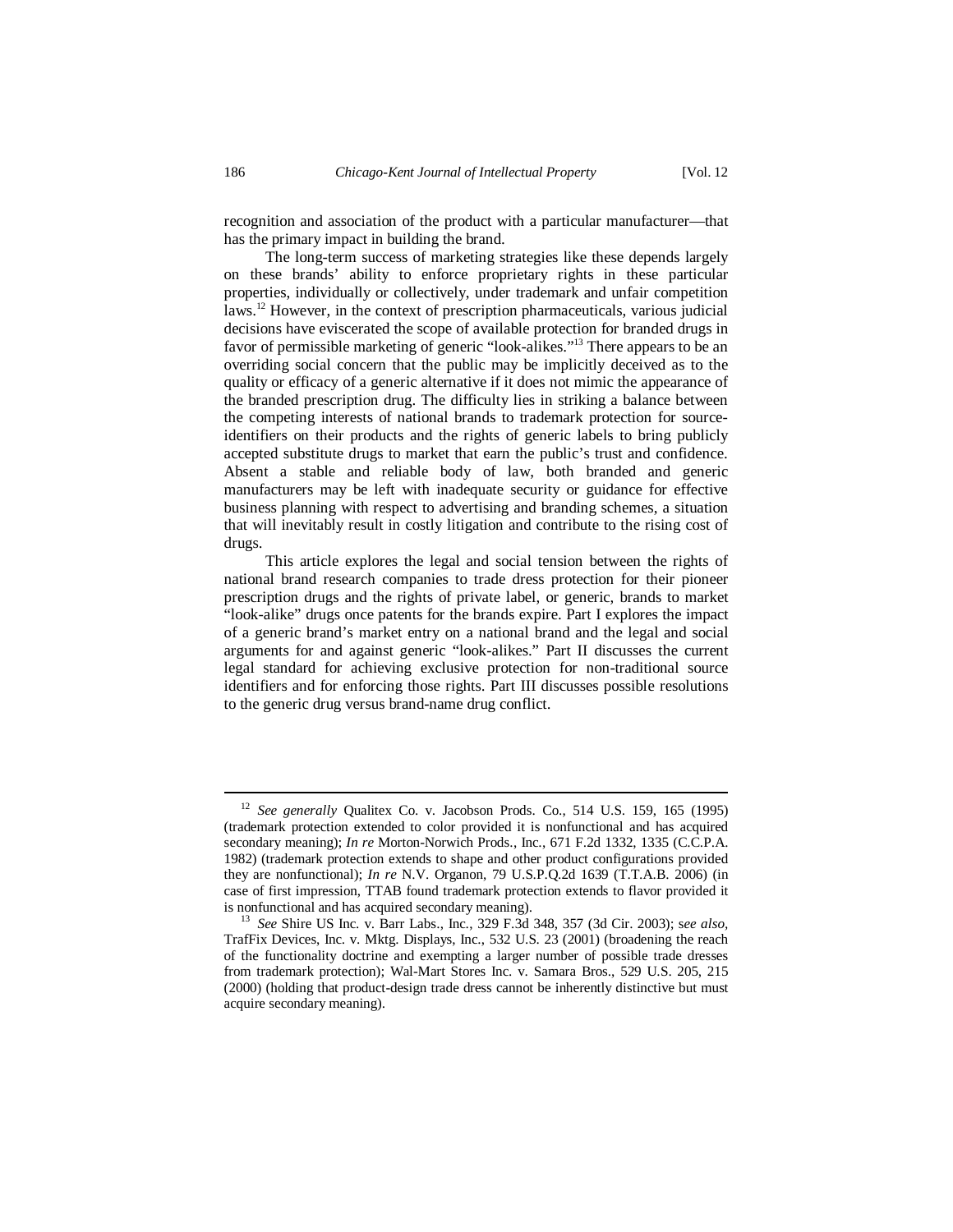## I. MARKET ENTRY OF GENERIC DRUGES AND ISSUES OF TRADE IDENTITY

"Congress passed the Hatch-Waxman Act of 1984 in an effort to promote innovation and competition in the pharmaceutical industry."<sup>14</sup> The Act seeks to facilitate market entry for generic copies of brand name pharmaceuticals, once the branded drug comes off patent protection.<sup>15</sup> Under the Act's Abbreviated New Drug Application (ANDA) process, "a generic manufacturer can begin experimenting on a patented drug before its expiration and seek to market a generic version of the patented drug."<sup>16</sup> The ANDA allows "generic manufacturers 'to piggyback on the proprietary safety and effectiveness data submitted by the innovator to obtain approval from the [FDA] for the pioneer drug',"<sup>17</sup> which significantly reduces the required capital investment by generic manufacturers before bringing a "lower-cost alternative" to market.<sup>18</sup> In bypassing the requirement to develop "safety and efficacy data," generic manufacturers are able to compete more effectively.<sup>19</sup> While the purpose of the Act is to provide lower-cost alternatives to consumers, the financial impact on research companies has been inestimable.<sup>20</sup>

Since the passage of the Act, these research companies, who recover their research and development (R&D) costs through drug sales, are forced to compete against "the proliferation of generic drugs [that] has eroded sales in the very market they created."<sup>21</sup> To maintain commercial success and recover their R&D costs after generic entry,<sup>22</sup> research companies must rely on consumer loyalty toward a particular brand given its reputation for quality and consistency. To build this brand loyalty, companies spend billions of dollars on marketing programs and promotional strategies.<sup>23</sup> Therefore, when a generic alternative

<sup>22</sup> *Id.*

<sup>23</sup> Schreiber, *supra* note 5 ("In the year 2000, pharmaceutical companies spent \$2.5 billion on such marketing in the United States, and several promotional strategies aimed at the public have focused on appearance as well as function.").

<sup>14</sup> Brian Porter, Comment, *Stopping The Practice Of Authorized Generics: Mylan's Effort To Close The Gaping Black Hole In The Hatch-Waxman Act*, 22 J. CONTEMP. HEALTH L. & POL'Y 177, 178 (2005).

<sup>15</sup> *Id.* at 178.

<sup>16</sup> *Id.* at 179.

<sup>17</sup> *Id.*

<sup>18</sup> *Id*. at 179–80.

<sup>19</sup> *Id.* at 179.

<sup>20</sup> Schreiber, s*upra* note 5, at 4 (discussing impact on brand-name market share upon generic entry to market).

<sup>21</sup> Jordan, *supra* note 7, at 28. Consumer demand for generic drugs results from the assumption that they represent an equally effective, but less expensive, version of the national brand. It is the consumer's association of a generic drug with the brand identity of the pharmaceutical drug that compels its purchase. In fact, consumers often purchase generics on the mistaken belief they are manufactured by the pharmaceutical brand itself. *See id.*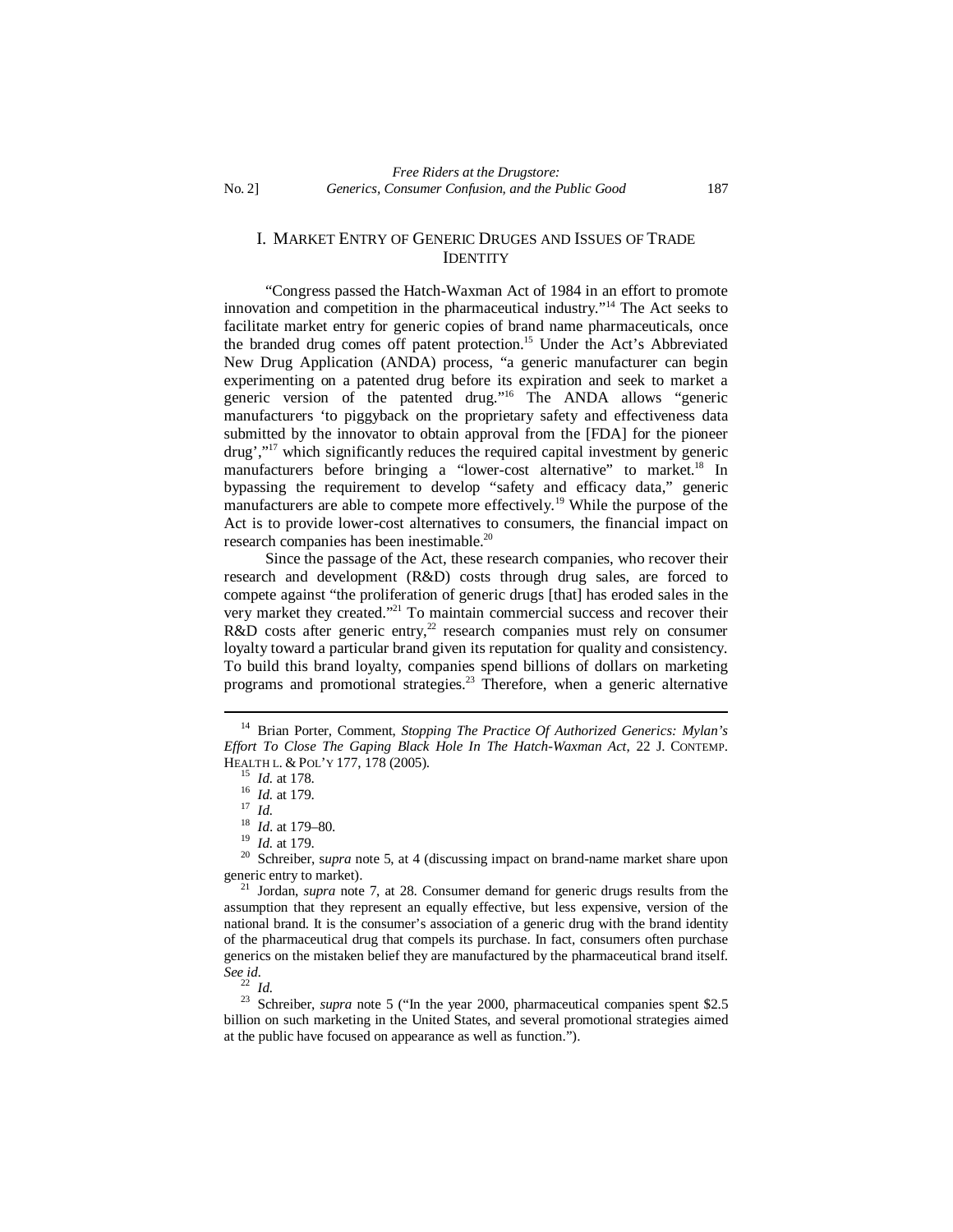mimics the branded drug's appearance, research companies believe the generic product "free rides" on the national brand's hard-earned reputation and goodwill. It is precisely this circumstance that the trademark and unfair competition laws were designed to prevent.

Conversely, generic manufacturers argue that disallowing their products to mimic their branded counterparts is detrimental to patients and frustrates the purpose of the Hatch-Waxman Act. In *SK&F, Co. v. Premo Pharmaceutical*  Labs., the generic manufacturer argued in favor of producing products that mimic brand-name drugs as they are desirable "to facilitate identification of a particular medication of a particular strength";<sup>24</sup> "that the standardization of color, size, and shape is important to both ensure that the proper drug is dispensed and to assist in rapid identification of medications in emergency situations";<sup>25</sup> that physicians may become "confused when trying to visually identify a prescription drug";<sup>26</sup> and that patients feel more confident taking a generic product when they believe it is chemically identical to the brand-name counterpart.<sup>27</sup> In essence, if the generic substitute does not look like the branded drug, then "patient confusion, resistance and anxiety will result."<sup>28</sup>

SK&F's counter-arguments are illustrative of the position pharmaceutical companies generally take on this issue. As for the identification of drugs, SK&F submitted "testimony of physicians who stated that they would never rely upon trade dress as the sole means of identifying a prescription drug";<sup>29</sup> that patients would not reject generic drugs that do not mimic their brand-name counterparts as inferior because "most states require that a patient be informed of a generic substitution"; $30$  and finally, that because generic drugs may not be chemically identical to the national brand, assuming the same trade dress may send a deceptive message to the consumer.<sup>31</sup> Because generic substitutes may differ in efficacy and absorption rates, to permit virtually indistinguishable generic "lookalikes" on the market runs the risk that a patient may unwittingly ingest a drug of potentially lower quality, one that has a different absorption rate in the bloodstream, or one that has different inactive ingredients that could potentially

<sup>24</sup> Aaron M. Pile, *What's in Your Bottle?: Shire US Inc. v. Barr Laboratories Inc. and its Effect of Prescription Drug Trade Dress Protection in the Third Circuit*, 5 U. PITT. J. TECH. L. & POL'Y 1, 10 (2004) (quoting SK&F, Co. v. Premo Pharm. Labs., Inc., 625 F.2d 1055, 1060 (3d Cir. 1980)).

<sup>25</sup> *Id.*

 $rac{26}{27}$  *Id.* 

<sup>27</sup> *Id.*

 $^{28}\,$  J. Thomas McCarthy, McCarthy on Trademarks and Unfair Competition  $\,$ 7:50 (4th ed. 2001).

<sup>29</sup> Pile, *supra* note 24, at 10.

<sup>30</sup> *Id.*

<sup>31</sup> *Id.*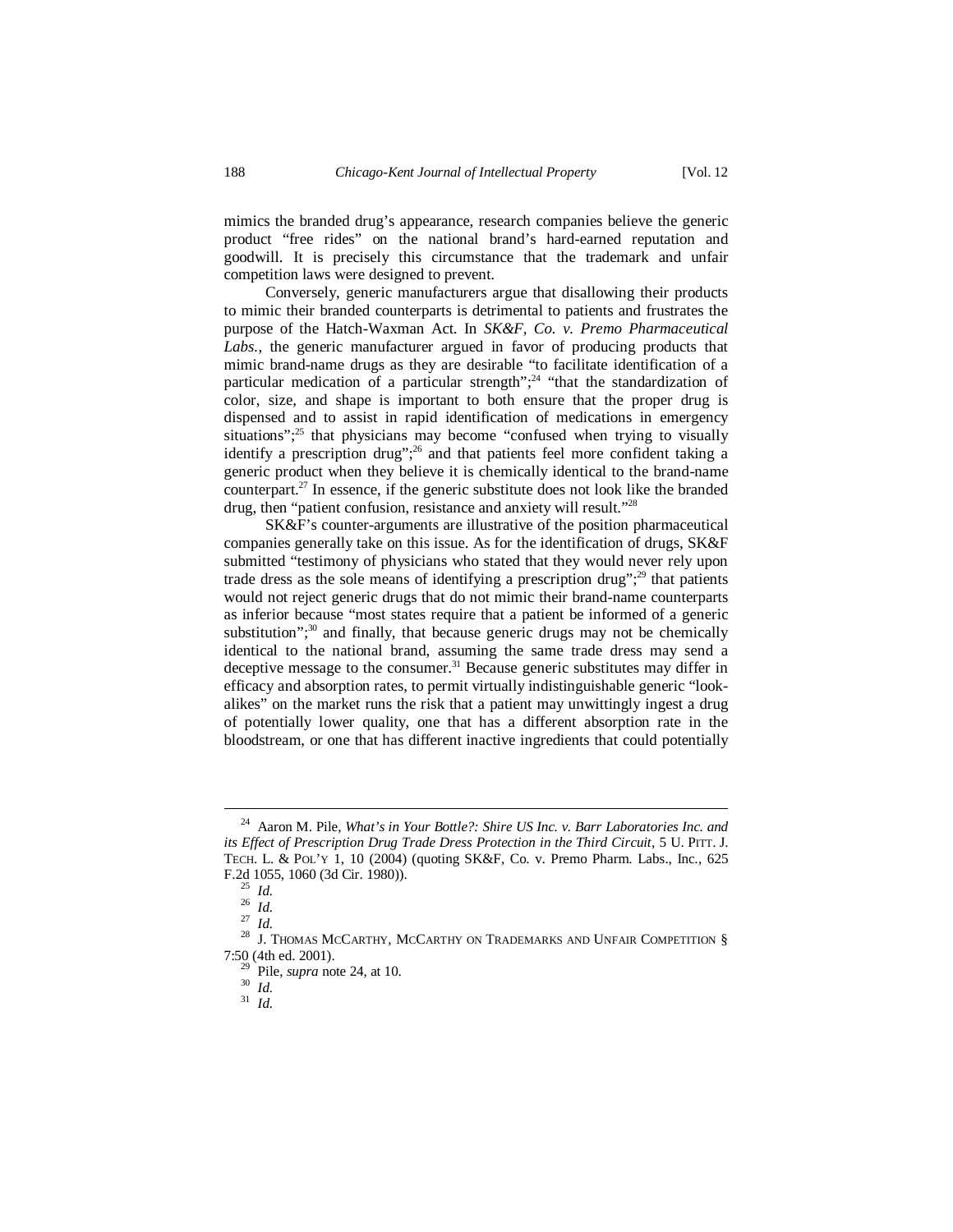harm the consumer.<sup>32</sup> Further, when product features have nothing to do with the utilitarian performance of the product (they have no biological, scientific, or medicinal value to the underlying product and do not contribute to the workability of the medication), they should always be available for commercial exploitation and protected under existing laws.

Indisputably, market entry of a generic drug profoundly impacts the pharmaceutical brand's market share. Given Congress' and the FDA's efforts to facilitate consumer trust and confidence in generic substitutions, the question of permissible "look-alikes" is laden with legal and public policy concerns. Both generic manufacturers and branded-drug manufacturers have numerous arguments in support of and against trade dress identity for generic drugs, and neither side appears to be retreating from its position any time soon.

## II.LEGAL PROTECTION FOR ORGANOLEPTIC PROPERTIES OF PHARMACEUTICAL PRODUCTS

"Every drug that goes to market has organoleptic properties."<sup>33</sup> Organoleptic properties comprise those product features that may be perceived by the senses, such as color, shape, taste, and aroma.<sup>34</sup> Because these product features may be legally protectable by trademark and unfair competition laws,<sup>35</sup> pharmaceutical companies are able to exploit them as product source identifiers and build branding schemes around them. <sup>36</sup> However, this protection is not without limitation. As with more traditional source identifiers, organoleptic properties may receive federal trademark protection only if "they are both nonfunctional and distinctive of the applicant's goods."<sup>37</sup>

 $32$  The FDA requires generic drugs be "identical -- or bioequivalent -- to a brand name drug in dosage form, safety, strength, route of administration, quality, performance characteristics and intended use." *Generic Drugs: Questions and Answers*, U.S. FOOD AND DRUG ADMINISTRATION, http://www.fda.gov/drugs/resourcesforyou/consumers /questionsanswers/ucm100100.htm (last visited Feb. 14, 2013). According to the Supreme Court, generic drugs are bioequivalent "if, when administered in equal amounts to the same individual, they reach general circulation at the same relative rate and to the same relative extent." Inwood Labs., Inc. v. Ives Labs., Inc., 456 U.S. 844, 848 n.5 (1982) (citing REMINGTON'S PHARMACEUTICAL SCIENCES 1368 (Arthur Osol & John E. Hoover eds., 15th ed. 1975)). Nonetheless, "name brand pharmaceutical companies may claim that their products remain superior due to an even higher quality standard than required by the government regulator." Schreiber, *supra* note 5, at 3 n.1 (citing Am. Home Prods. Corp. v. Chelsea Labs., Inc., 572 F. Supp. 278, 280 (D.N.J. 1982)).

<sup>33</sup> Jordan, *supra* note 7.

<sup>34</sup> *See Organoleptic Definition*, DICTIONARY.COM, http://dictionary.reference.com/ browse/organoleptic (last visited Feb. 14, 2013).

<sup>35</sup> Jordan, *supra* note 7; *see Organoleptic*, *supra* note 34.

<sup>36</sup> Jordan, *supra* note 7; *see Organoleptic*, *supra* note 34.

<sup>37</sup> Jordan, *supra* note 7; *see Organoleptic*, *supra* note 34.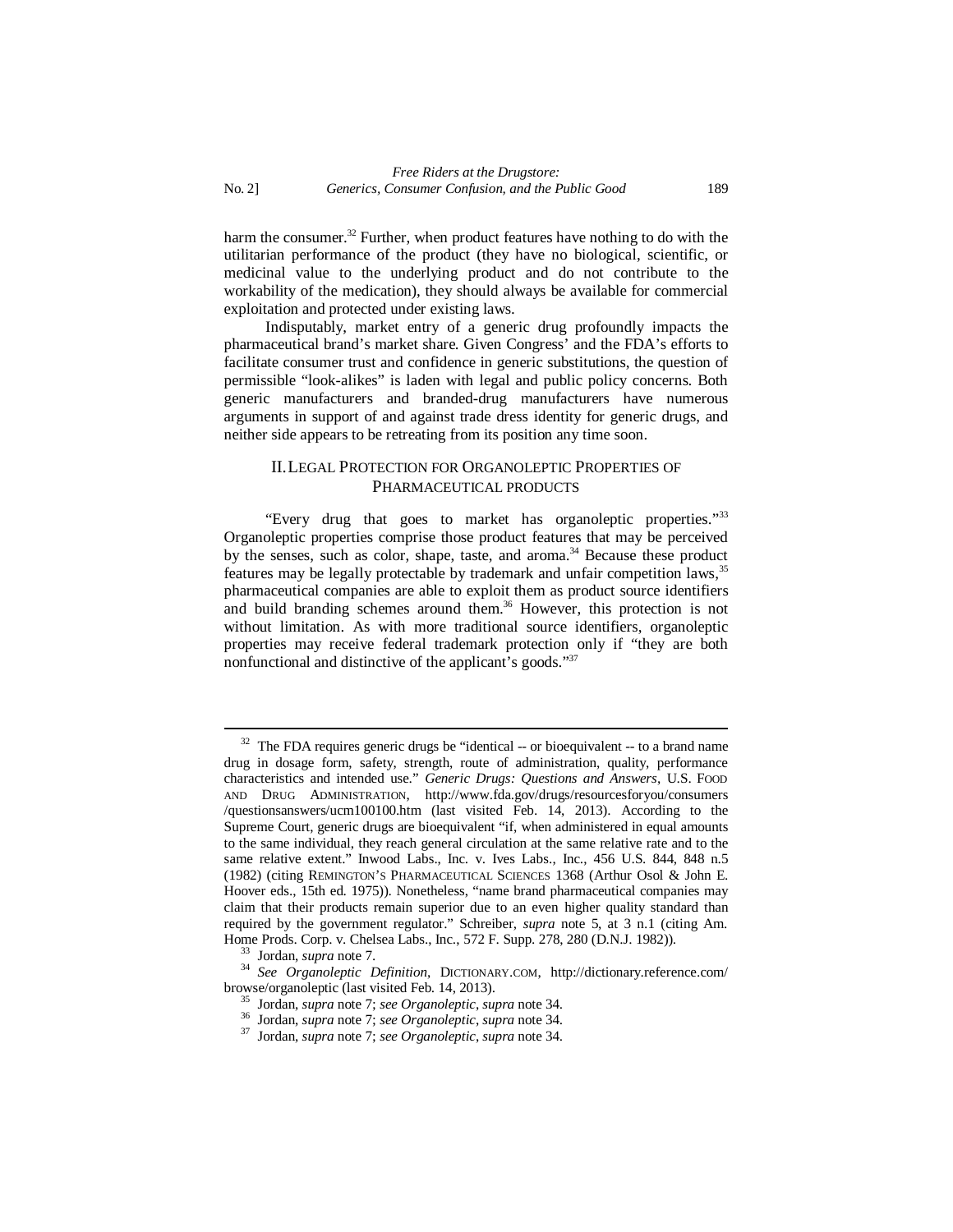Product manufacturers may seek trademark protection for individual product features *per se*, such as color<sup>38</sup> or flavor,<sup>39</sup> or alternatively, they may seek protection for the overall product configuration, which encompasses a product's trade dress.<sup>40</sup> Generally, a product's trade dress refers to the overall product design or packaging which serves to identify the product's source. <sup>41</sup> The Supreme Court has broadly construed the realm of protectability as anything "human beings might use as a 'symbol' or 'device' … that is capable of carrying meaning."<sup>42</sup> Trade dress, according to the Court, "involves the total image of a product and may include features such as size, shape, color or color combinations, texture, graphics, or even particular sales techniques."<sup>43</sup> As mentioned, however, to qualify for legal protection, the Court has stated (1) that a particular trade dress must be either inherently distinctive, or distinctive as a result of acquiring "secondary meaning;" (2) that there must be a likelihood of consumer confusion between the original producer's trade dress and the later producer's trade dress; and (3) that the original producer's trade dress must be nonfunctional.<sup>44</sup>

Product trade dress plays a uniquely important role in the commercial success of pharmaceutical products, and particularly for prescription drugs. A consumer may easily distinguish between over-the-counter brand-name drugs and the generic alternatives at the point of purchase, because they are sold directly to consumers in unique packaging bearing the manufacturer's marks and designs.

However, the same is not true for prescription drugs. Pharmacists dispense the drugs to consumers in vials or packages without any unique markings, so the product design is the only means by which a patient may distinguish one medication from another. Similarly, numerous courts have distinguished prescription and over-the-counter drugs on the ground that a consumer makes a conscious choice between the national brand and the generic alternative based on packaging alone, well before inspecting the product itself.<sup>45</sup> With respect to prescription medications, the specific properties of the actual pill—size, shape, color, and texture—are "the only indication of source available to a patient, who is the ultimate consumer of prescription medication."<sup>46</sup> As such, protecting these source-identifying features in their

<sup>38</sup> Qualitex Co. v. Jacobson Prods. Co., 514 U.S. 159, 161 (1995).

<sup>39</sup> *In re* N.V. Organon, 79 U.S.P.Q.2d 1639, 1648 (T.T.A.B. 2006).

<sup>40</sup> Wal-Mart Stores Inc. v. Samara Bros., 529 U.S. 205, 205, 209 (2000).

<sup>41</sup> *Id.*; *see also* Lanham Act § 43, 15 U.S.C. § 1125(a) (2012); Jordan, *supra* note 7.

<sup>42</sup> *Wal-Mart*, 529 U.S. at 209.

<sup>43</sup> Pile, *supra* note 24 (citing Two Pesos, Inc. v. Taco Cabana, Inc., 505 U.S. 763, 765 n.1 (1992)).

<sup>44</sup> *Wal-Mart*, 529 U.S. at 209.

<sup>45</sup> Whether point-of-consumption confusion or post-sale confusion may be an issue in the context of over-the-counter drugs is beyond the scope of this paper.

<sup>46</sup> Pile, *supra* note 24.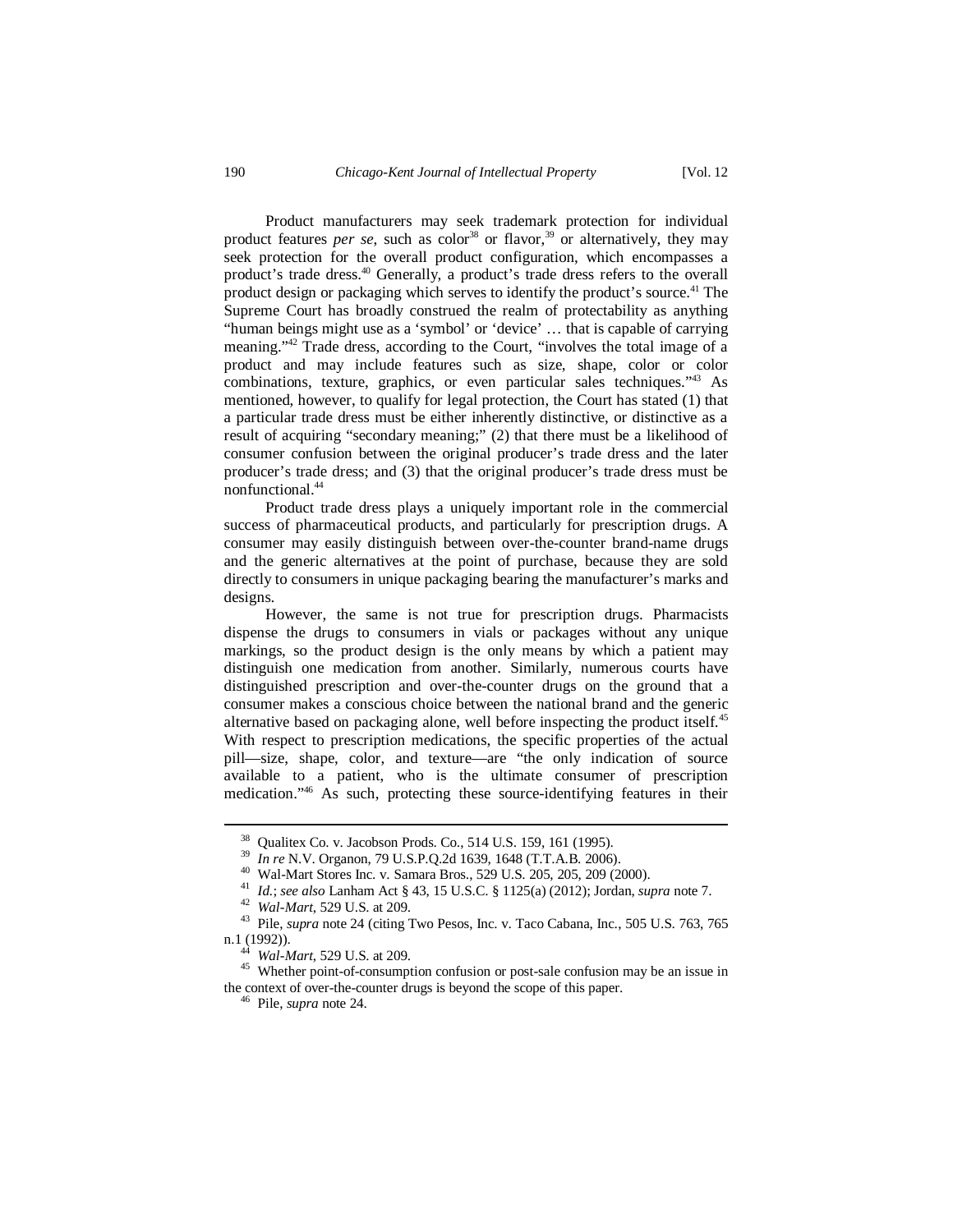prescription drug products is very important to pharmaceutical companies, particularly to combat unfair competition from generic manufacturers who enter the market under deceptively similar trade dress.

Federal unfair competition law, codified in the Lanham Act, creates a private cause of action for various forms of infringement of trade identity, including traditional trademark and trade dress infringement.<sup>47</sup> Notably, Section 43(a)(1) of the Lanham Act states:

Any person who, on or in connection with any goods or services, or any container for goods, uses in commerce any word, term, name, symbol, or device, or any combination thereof, or any false designation of origin, false or misleading description of fact, or false or misleading representation of fact, which—

(A) is likely to cause confusion, or to cause mistake, or to deceive as to the affiliation, connection, or association of such person with another person, or as to the origin, sponsorship, or approval of his or her goods, services, or commercial activities by another person, or

(B) in commercial advertising or promotion, misrepresents the nature, characteristics, qualities, or geographic origin of his or her or another person's goods, services, or commercial activities,

shall be liable in a civil action by any person who believes that he or she is or is likely to be damaged by such act. $48$ 

Section  $43(a)(3)$  clarifies the reach of  $43(a)$  to include a private cause of action for unauthorized third-party use of trade dress.<sup>49</sup>

#### *A. The Element of Distinctiveness: Inherent or Acquired*

Marks are organized into a classification system, ranging from weakest to strongest. Protectable marks may be inherently distinctive of a particular product, or they may acquire distinctiveness, or secondary meaning, through consumer recognition.<sup>50</sup> Trademark law only grants protection to those source identifiers that are distinctive of the underlying goods or services,  $51$  unlike generic terms, or those that actually identify the product, which are the weakest of all marks and are not protectable by trademark. Marks that have no meaning other than that of a source-identifier, where their "intrinsic nature serves to identify a particular source,"<sup>52</sup> are deemed inherently distinctive and accorded the broadest scope of protection. Such marks are classified as suggestive, arbitrary or fanciful.

 $47$  Lanham Act, § 43(a), 15 U.S.C. § 1125(a) (2012).

 $rac{48}{49}$  *Id.* 

 $\frac{49}{50}$  *Id.* 

<sup>50</sup> *Id.*

<sup>&</sup>lt;sup>51</sup> Pile, *supra* note 24 (introducing categories of distinctiveness (citing Abercrombie & Fitch Co. v. Hunting World, Inc., 537 F.2d 4, 9 (2d Cir. 1976))).

<sup>52</sup> Two Pesos, Inc. v. Taco Cabana, Inc., 505 U.S. 763, 768 (1992).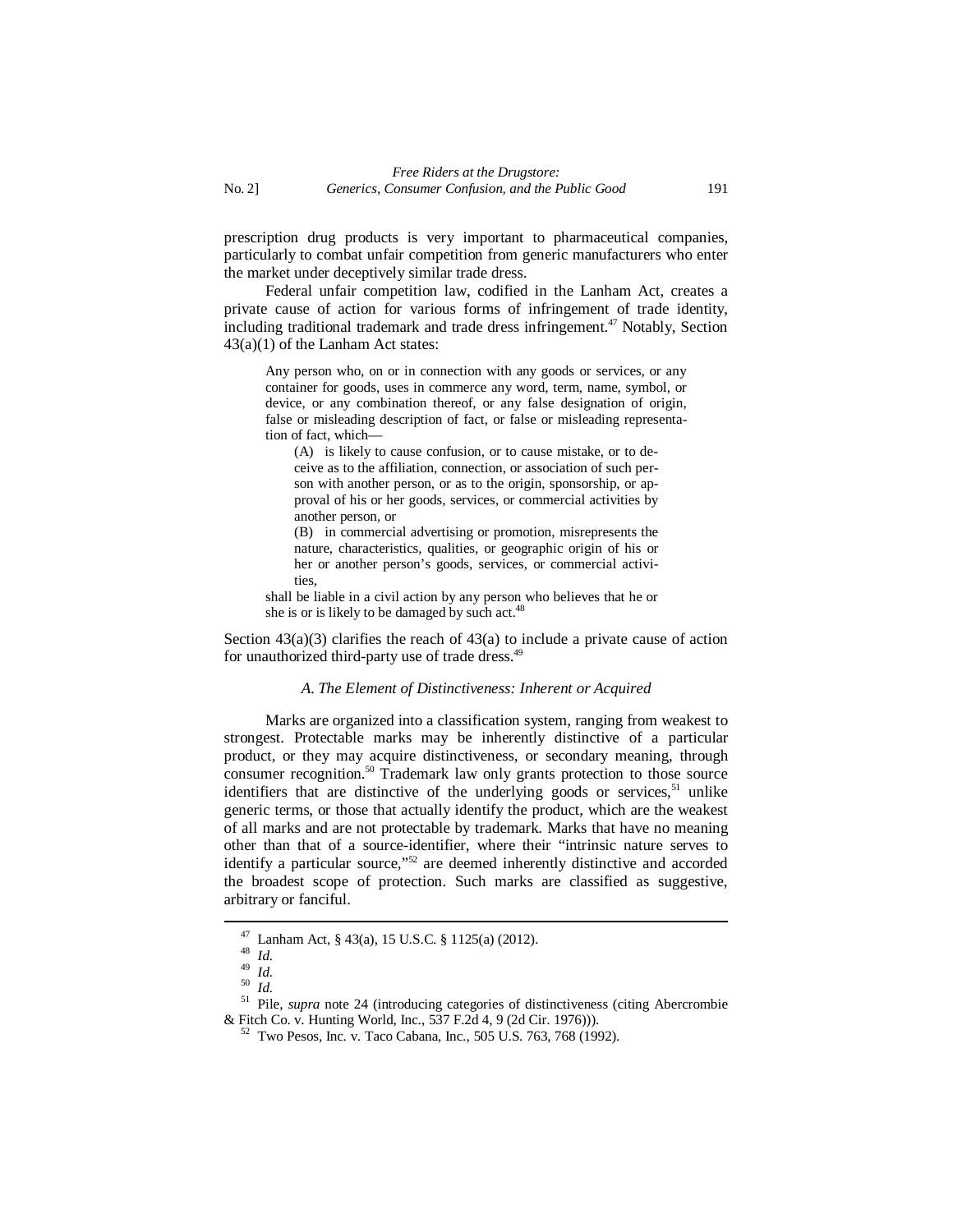Suggestive marks merely "suggest" a quality of the underlying goods or services, but do not readily invoke the image of the product in the mind of the consumer without the imagination.<sup>53</sup> Well-known suggestive marks include The North Face® for outerwear and The Home Depot® for home improvement products and services. Arbitrary marks are known words used in a purely arbitrary manner, such as Amazon® for a bookstore and Camel® for cigarettes. Fanciful marks, the strongest of all trademarks, are coined words having nomeaning other than that of a product name. Examples include ExxonMobil® for petroleum and Kodak® for photography goods and services.

Alternatively, descriptive marks, which convey "an immediate idea of the ingredients, qualities or characteristics of the goods," are not inherently distinctive.<sup>54</sup> They may, however, achieve protectability upon acquiring secondary meaning by showing that the consumer associates the mark with a particular source, $55$  though this level of protection is of a narrower scope. Secondary meaning may be proved by submitting evidence relating to the following four (4) factors: "(1) [t]he length and manner of use; (2) the nature and extent of advertising and promotion; (3) the efforts made by the plaintiff to promote a conscious connection in the public's mind between the name and the plaintiff's … business; and (4) the extent to which the public actually identifies the name with the plaintiff's [goods or] service[s]."<sup>56</sup>

Unlike traditional word marks, product features and trade dress are not as easily categorized according to this classification system. As evidence of this difficulty, the courts were split for many years as to whether trade dress could ever be inherently distinctive or protected only upon achieving secondary meaning. In 1992, the Supreme Court resolved the question in *Two Pesos, Inc. v. Taco Cabana* by construing the distinctiveness element of Section 43(a) of the Lanham Act to allow for the possibility of a product's trade dress to be inherently distinctive and thus "capable of identifying the source of the product, thereby rendering unnecessary the requirement of establishing secondary meaning."<sup>57</sup> The court reasoned this to be the proper holding because

"[e]ngrafting onto § 43(a) a requirement of secondary meaning for inherently distinctive trade dress … would undermine the purposes of the Lanham Act given Congress' intent in passing the Lanham Act. Protection of trade dress, no less than of trademarks, serves the Act's purpose to secure

<sup>53</sup> MCCARTHY, *supra* note 28, §11:67; Playtex Prods., Inc. v. Georgia-Pacific Corp., 390 F.3d 158, 163, (2d Cir. 2004) ("A suggestive mark is one that suggests that product, though it may take imagination to grasp the nature of the product.").

<sup>54</sup> MCCARTHY, *supra* note 28, § 11:67 (quoting Stix Prods., Inc. v. United Merchs. & Mfrs., Inc., 295 F. Supp. 479, 488 (S.D.N.Y. 1968)).

<sup>55</sup> *See* Lanham Act § 43(a), 15 U.S.C.A. § 1125(a) (2012); *see also* Investacorp, Inc. v. Arabian Investment Banking Corp., 931 F.2d 1519, 1523 (11th Cir. 1991).

<sup>56</sup> *Investacorp*, 931 F.2d at 1525 (quoting Conagra, Inc. v. Singleton*,* 743 F.2d 1508, 1513, (11th Cir.1984)).

<sup>57</sup> *Two Pesos*, 505 U.S. at 775.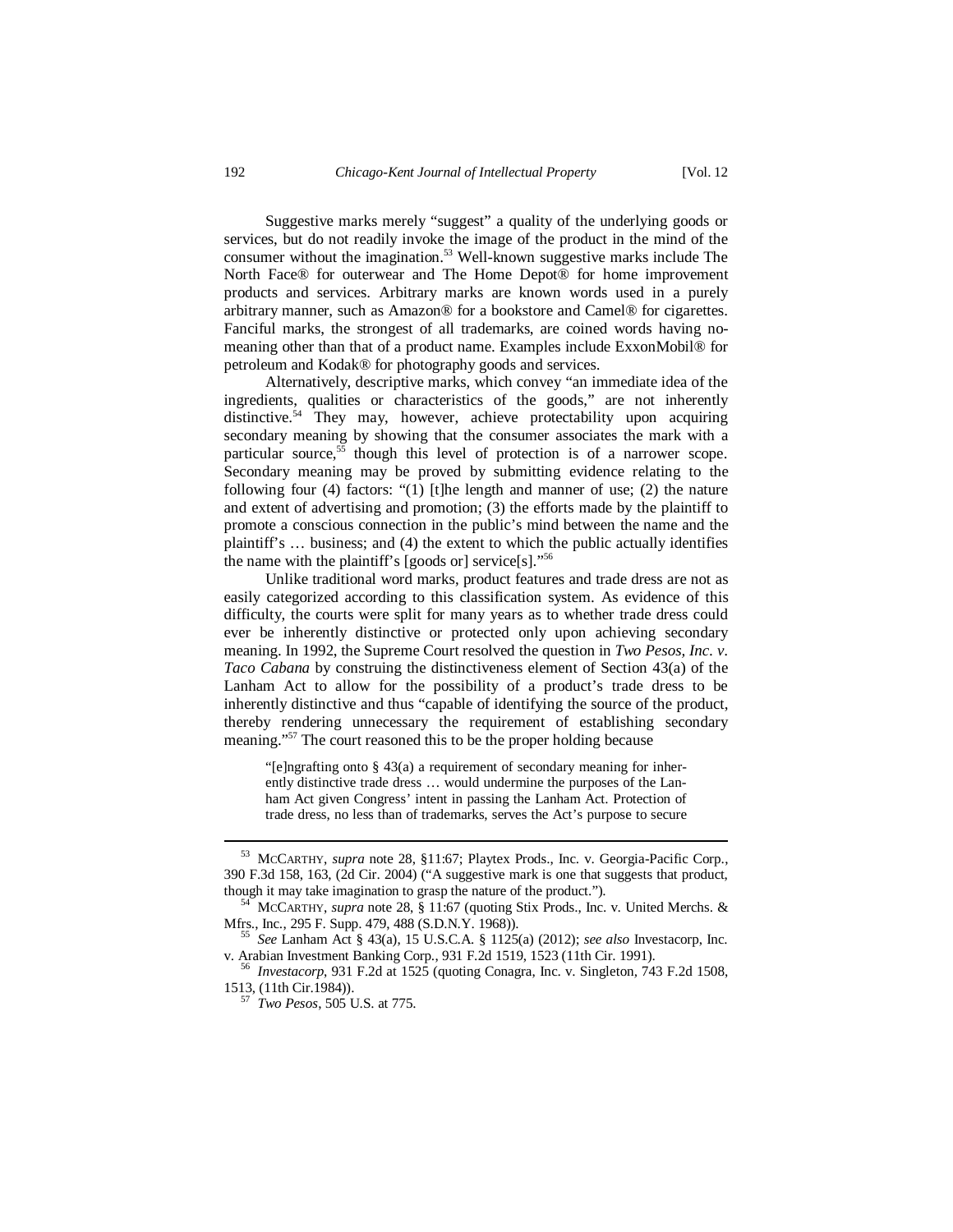to the owner of the mark the goodwill of his business and to protect the ability of consumers to distinguish among competing producers. National protection of trademarks is desirable, Congress concluded, because trademarks foster competition and the maintenance of quality by securing to the producer the benefits of good reputation." 58

In 2000, eight (8) years after *Two Pesos*, the Court revisited the distinctiveness element of trade dress in *Wal-Mart v. Samara Bros*. <sup>59</sup> In considering an infringement action for unregistered trade dress $^{60}$  covering clothing designs, the *Wal-Mart* court distinguished the *Two Pesos* holding on the ground that although *Two Pesos* "unquestionably establishe[d] the legal principle that trade dress can be inherently distinctive," it did not establish that every species of trade dress, and specifically product-design trade dress, can be inherently distinctive.<sup>61</sup> Because the trade dress at issue in *Two Pesos*, restaurant décor, did not constitute product-design trade dress, the Court held that productdesign trade dress cannot be inherently distinctive, but must acquire secondary meaning to qualify for trade dress protection.<sup>62</sup>

Trade dress protection with regard to prescription drugs is limited to the organoleptic properties of the pills, themselves, as they generally lack unique product packaging. Applying *Two Pesos* to prescription drugs, courts have considered numerous factors in determining whether products have acquired secondary meaning.<sup>63</sup> To assess whether a drug's unique appearance has achieved secondary meaning,<sup>64</sup> courts have considered "factors such as

<sup>58</sup> *Id.* at 774.

<sup>59</sup> Wal-Mart Stores Inc. v. Samara Bros., 529 U.S. 205, 205 (2000).

 $60$  Unregistered marks may serve as the basis for a § 43(a) claim for trademark or trade dress infringement. 15 U.S.C. § 1125(a) (2012). However, "plaintiff using §43(a) as a basis for a claim of infringement of an unregistered mark is unaided by any presumption of validity attaching to a federally registered mark." MCCARTHY, *supra* note 28, § 27.18.

<sup>61</sup> *Wal-Mart*, 529 U.S. at 205.

<sup>62</sup> *Id. See generally* Two Pesos, Inc. v. Taco Cabana, Inc., 505 U.S. 763, 763 (1992).

<sup>&</sup>lt;sup>63</sup> This standard is inapplicable in the context of over-the-counter medications since they are generally sold in specific packaging, which is separate and distinct from the product itself.

<sup>64</sup> Schreiber, *supra* note 5; s*ee* Florida Breckenridge, Inc. v. Solvay Pharm., Inc., 1997 U.S. Dist. LEXIS 17574, at \*11–15, 43 U.S.P.Q.2D (BNA) 1878 (S.D. Fla. July 3, 1997) (finding that while the overall appearance is distinctive and arbitrary, third party use of similar combinations weighs against a finding of inherently distinctive trade dress).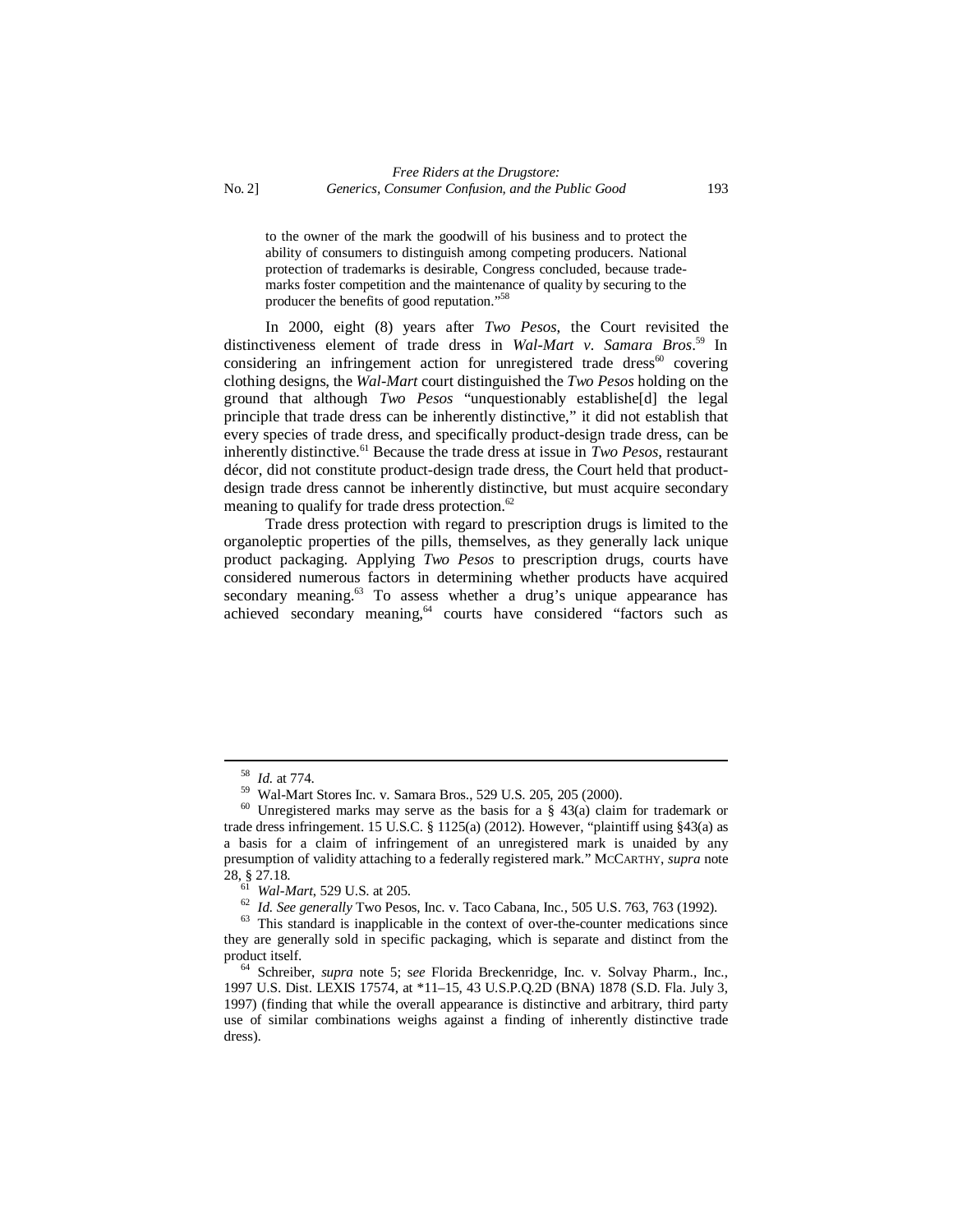extensive sales of a product with a particular trade dress, $65$  extensive marketing,<sup>66</sup> widespread distribution of starter kits,<sup>67</sup> and consumer surveys."<sup>68</sup> Courts have also found that competitor copying of the branded drug's trade dress may provide sufficient or strong evidence of secondary meaning. In *Ciba-Geigy v. Bolar Pharm. Co.*, the "district court reasoned that a product's appearance would not be copied if it had no value, and it is this value that translates into secondary meaning." <sup>69</sup> In *Par Pharmaceutical v. Searle Pharmaceuticals*, the court stated that copying alone may be insufficient to show secondary meaning, albeit constituting strong evidence thereof.<sup>70</sup>

#### *B. Likelihood of Confusion*

The cornerstone of trademark infringement is whether consumers are likely to be confused or deceived as to the source or sponsorship of a particular product in the marketplace.<sup>71</sup> Like other product designers, research pharmaceutical companies find themselves in a perpetual battle with generic manufacturers who sell "look-alike," or confusingly similar, products and undercut their market share. Because consumers tend to draw conclusions regarding the source of products from the "producers' marks and packaging ... [and] ... through the appearance of the products themselves,"<sup>72</sup> when a third-

<sup>65</sup> Schreiber, *supra* note 5, at 7; s*ee also* Am. Home Prods. Corp. v. Chelsea Labs., Inc., 572 F. Supp. 278, 281 (D.N.J. 1982) (finding that unique trade dress plus long usage, alone, can establish secondary meaning); Ciba-Geigy Corp. v. Bolar Pharm. Co., Inc., 547 F. Supp. 1095, 1113 (D.N.J. 1982) (finding that the blue and white opaque capsules and pink and white opaque capsules were sufficiently recognizable and had attained secondary meaning (citing Processed Plastic Co. v. Warner Commc'ns, Inc., 675 F.2d 852, 856 (7th Cir. 1982))).

<sup>66</sup> Schreiber, *supra* note 5, at 8; *see* Boehringer Ingelheim G.m.b.H. v. Pharmadyne Labs., 532 F. Supp. 1040, 1056 (D.N.J. 1980) (ruling that marketing expenses of over \$15 million promoting both the drug's trademark and orange-colored, smoothly rounded biconvex trade dress was "highly persuasive evidence" of secondary meaning); Par Pharm., Inc., v. Searle Pharm., Inc., 1985 U.S. Dist. LEXIS 16648, at \*7–8, 227 U.S.P.Q. (BNA) 1024, (N.D. Ill. Aug. 20, 1985) (holding that evidence of a \$2,000,000 spent of marketing of a particular blue-colored tablet was one of several factors which made a claim of secondary meaning likely to succeed at trial).

<sup>67</sup> *See* McNeil-PPC, Inc. v. Granutec, Inc., 919 F. Supp. 198, 202 (E.D.N.C. 1995).

<sup>68</sup> Schreiber, *supra* note 5.

<sup>69</sup> Ciba-Geigy Corp. v. Bolar Pharm. Co., Inc., 747 F.2d 844, 856–57 (3d Cir. 1984) (demonstrating the temporal legal argument that secondary meaning may be evinced when a valuable product appearance is copied).

<sup>70</sup> Schreiber, *supra* note 5, at 9; s*ee Par Pharm*, 1985 U.S. Dist. LEXIS 16648, at \*9– 10; *see also* McNeil-PPC, 919 F. Supp. at 202 (holding that copying alone leads only to a presumption of secondary meaning, but evidence of copying plus a survey of secondary meaning would likely succeed to show secondary meaning in a trial on the merits).

<sup>&</sup>lt;sup>71</sup> Lanham Act § 2(d), 15 U.S.C. § 1052(d) (2012).

<sup>72</sup> Schreiber, *supra* note 5.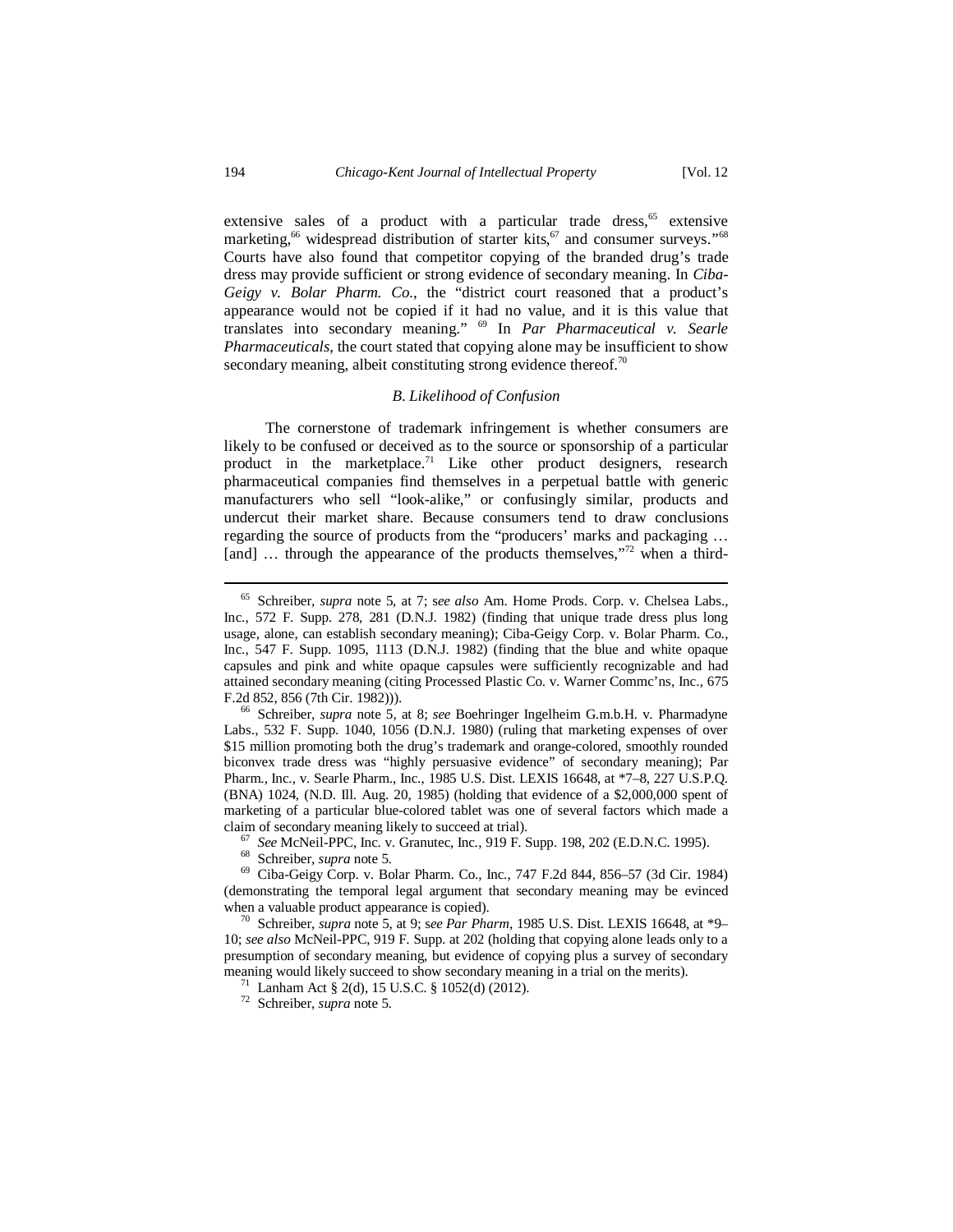party producer copies the appearance, or trade dress, of the original producer's product, the imitation is likely to cause consumer confusion as to its source or "cause consumers falsely to assume an affiliation between the producers. [It is t]his potential consumer confusion … that the Lanham Act … seeks to prevent."<sup>73</sup> Whether due to medical conditions, such as poor eyesight, or merely due to inadequate consumer sophistication, it is reasonable to conclude that some consumers purchase generics on the mistaken belief they are actually manufactured by the same company that produces the pioneer drug.<sup>74</sup>

Nearly every judicial circuit has developed a test to decide the confusion question, based in most part on the thirteen (13) factors set forth by the Federal Circuit in *In re E.I. Du Pont de Nemours & Co.*<sup>75</sup> Some factors of this confusion test include the similarity or dissimilarity of the marks or source-identifiers, the similarity or dissimilarity of the goods or services on which the marks or sourceidentifiers are used, and the similarity or dissimilarity of trade channels for the

1) The similarity or dissimilarity of the marks in their entireties as to appearance, sound, connotation and commercial impression.

2) The similarity or dissimilarity and nature of the goods or services as described in an application or registration or in connection with which a prior mark is in use.

3) The similarity or dissimilarity of established, likely-to-continue trade channels.

4) The conditions under which and buyer to whom sales are made, i.e., "impulse" vs. careful, sophisticated purchasing.

5) The fame of the prior mark (sales, advertising, length of use).

6) The number and nature of similar marks in use on similar goods.

7) The nature and extent of any actual confusion.

8) The length of time during and conditions under which there has been concurrent use without evidence of actual confusion.

9) The variety of goods on which a mark is or is not used (house mark, "family" mark, product mark).

10) The market interface between applicant and the owner of a prior mark:

a) a mere "consent" to register or use.

b) agreement provisions designed to preclude confusion, i.e., limitation on continued use of the marks by each party.

c) assignment of mark, application, registration and good will of the related business.

d) laches and estoppel attributable to owner of prior mark and indicative of lack of confusion.

11) The extent to which applicant has a right to exclude others from use of its mark on its goods.

12) The extent of potential confusion, i.e., whether *de minimis* or substantial.

13) Any other established fact probative of the effect of use.

<sup>73</sup> *Id.* at 15, 17.

<sup>74</sup> Jordan, *supra* note 7.

<sup>75</sup> *In re* E. I. DuPont DeNemours & Co., 476 F.2d 1357, 1361 (C.C.P.A. 1973). The thirteen (13) factors are: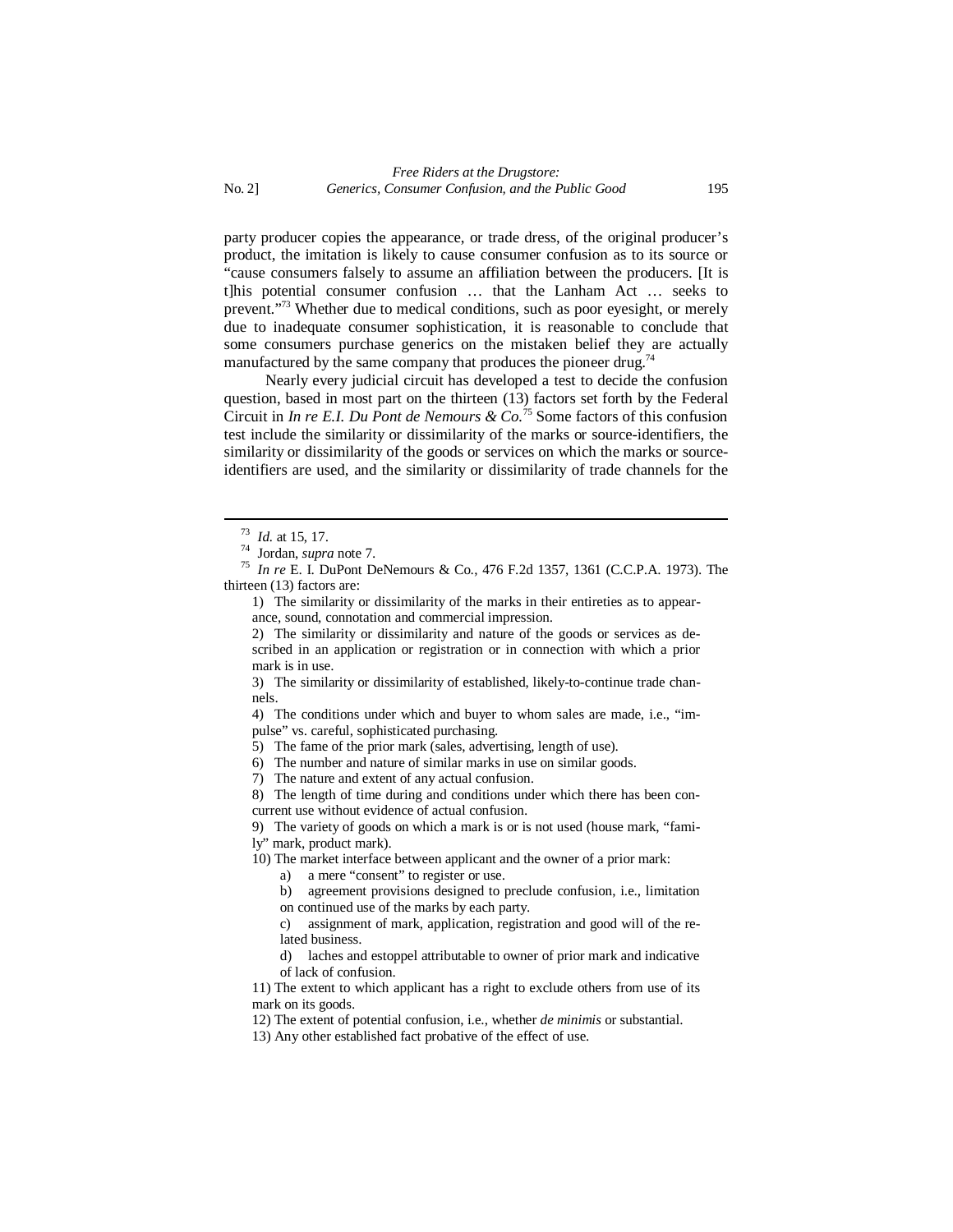goods or services.<sup>76</sup> As a general rule, the more similar the marks, the more similar the goods, and the more similar the trade channels, the greater the chances a court will find a likelihood of confusion.

Not surprisingly, courts have often found that a likelihood of confusion exists when the generic alternative is identical or highly similar to the national brand.<sup>77</sup> Under this standard, a generic "look-alike" will nearly always infringe the pioneer drug's trade dress, provided it is both distinctive and nonfunctional. When generic brands are brought to market, the underlying products are intentionally identical or nearly identical<sup>78</sup> to the pioneer brand. In fact, federal regulations require therapeutic identity of the products before the generic brand can obtain market entry.<sup>79</sup> Therefore, when applying the confusion test to branded drugs and generic drugs, because the underlying goods (drugs) and trade channels (dispensed by pharmacists) are the same, when the products have identical or highly similar distinctive trade dresses, the test necessarily demands a finding of a likelihood of confusion.<sup>80</sup>

This inevitability poses an interesting issue unique to the prescription drug industry. Generic manufacturers have asserted several arguments that the medicinal identity of the generic substitute should extend beyond bioequivalence to the overall appearance of the pill, because there is a material public benefit to "look-alike" products $81$  when the consumer associates the pill's appearance with that medicinal identity. First, if national brand manufacturers are permitted to monopolize (potentially in perpetuity) the appearance of any one particular drug, the generic brand could be barred from copying those features. This may be problematic in those instances where there is arguably a salutary effect on consumers when generics replicate the look and feel of the national brand. Absent an identity of trade dress, consumers may be implicitly deceived into believing the generic alternative is inferior, which could undermine a patient's "psychological acceptance" of a generic substitute, thereby frustrating the purpose of facilitating public access to generic medications.<sup>82</sup>

For example, in *Boehringer Ingelheim G.m.b.H. v. Pharmadyne Labs.,*<sup>83</sup> the generic manufacturer argued that its product must be similar in appearance to the brand-name product in order to avoid patient anxiety arising from

 $\frac{76}{77}$  *Id.* 

<sup>77</sup> Schreiber, *supra* note 5.

<sup>78</sup> *See* Jordan, *supra* note 7.

<sup>79</sup> *Id.*

<sup>80</sup> Schreiber, *supra* note 5, at 17 (distinguishing point-of-consumption and point-ofpurchase confusion).

<sup>81</sup> SK&F, Co. v. Premo Pharm. Labs., Inc., 625 F.2d 1055, 1067 (3d Cir. 1980).

<sup>&</sup>lt;sup>82</sup> *See generally* The Hatch-Waxman Act, *supra* note 3 and accompanying text.<br><sup>83</sup> Boehringer Ingelheim G m b H v Pharmadyne Labs 532 F Supp 1040

<sup>83</sup> Boehringer Ingelheim G.m.b.H. v. Pharmadyne Labs., 532 F. Supp. 1040, 1046 (D.N.J. 1980).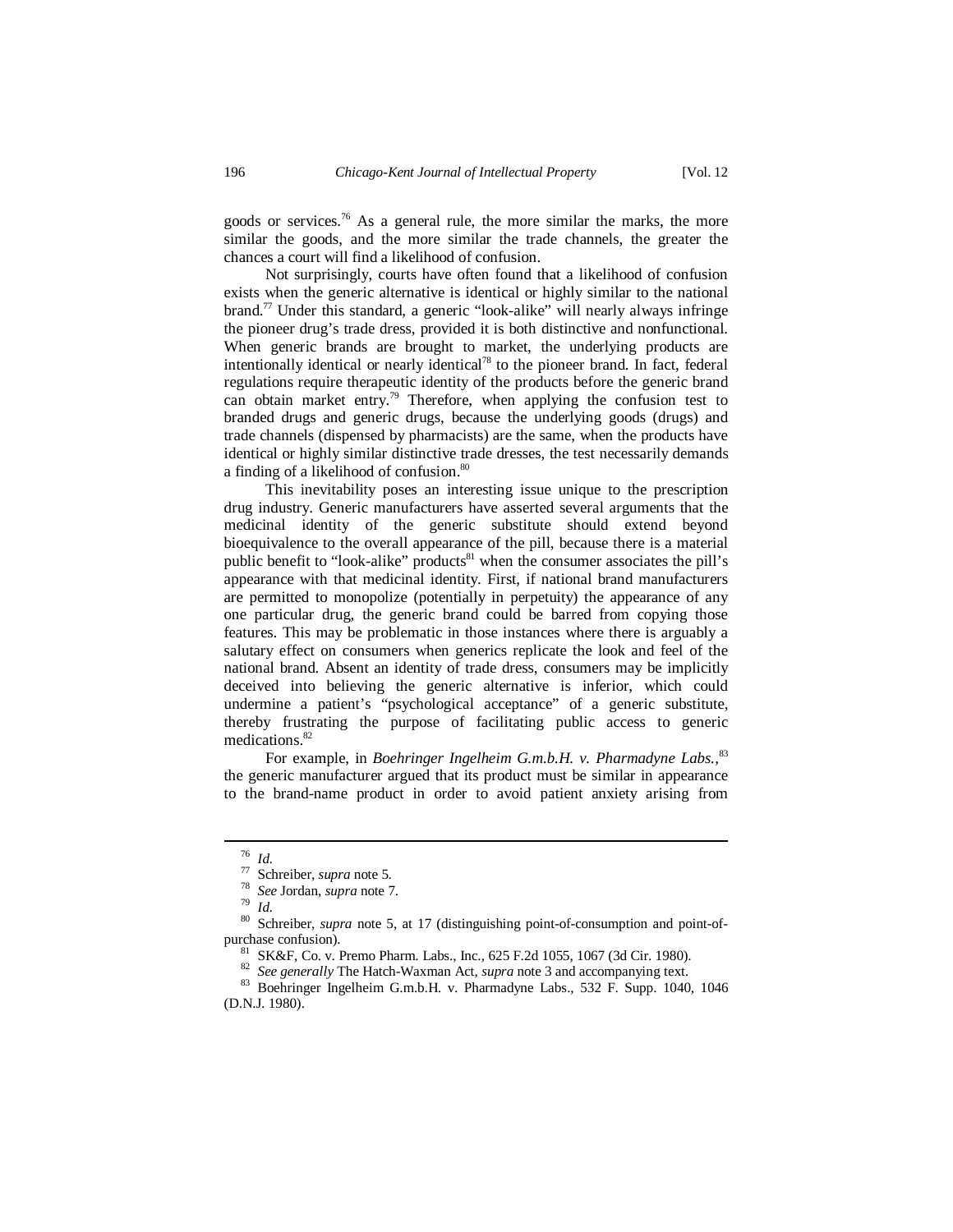substituting a generic drug for the brand-name drug.<sup>84</sup> Such similarities would enable patients who take numerous medications to discriminate between them based on size, shape, color, and texture. This organoleptic equivalence would also facilitate identification of a particular drug in an emergency situation.<sup>85</sup>

Given the public interest factor, the relevant question may be the converse of the traditional confusion case: whether consumers may be implicitly deceived into believing the generic brand is inferior in quality to the national brand unless it looks like the original brand, versus whether the generic brand is seeking to free-ride on the branded drug's goodwill or pass itself off as the original brand. An affirmative answer may erode the public's confidence in the less expensive generic alternative, an outcome contrary to the public interest. Because the likelihood of confusion analysis does not consider this patient acceptance argument, in order to avoid a finding of likelihood of confusion, sympathetic courts appear to be broadening the application of the functionality doctrine, which necessarily reduces the scope of rights national brands may assert in their respective trade dresses.<sup>86</sup> By finding a wider range of trade dresses functional and therefore not protectable under the Lanham Act, fewer generic "look-alikes" will be deemed confusingly similar to their corresponding branded drugs and may therefore permissibly co-exist with the national brands at market.

#### *C. Functionality*

In addition to establishing acquired distinctiveness and a likelihood of confusion, companies must show their product designs are nonfunctional to achieve statutory protection.<sup>87</sup> Only nonfunctional product features may be protected by trademark or trade dress.<sup>88</sup> The functionality doctrine seeks to prevent monopolization by manufacturers of useful and publicly desirable features, thus pushing these features into the realm of patent protection.<sup>89</sup> The theory presupposes that allowing one producer to monopolize a useful product feature would be tantamount to unfair competition.<sup>90</sup>

What constitutes a nonfunctional product feature, however, has become a great source of juridical debate. The Supreme Court has handed down few decisions on product functionality and none provide a particularly clear roadmap

<sup>84</sup> *Id.* at 1046–47; *see also* MCCARTHY, *supra* note 28. *See generally* Inwood Labs., Inc., v. Ives Labs., Inc., 456 U.S. 844, 847 n.4 (1982).

<sup>85</sup> *Boehringer*, 532 F. Supp. at 1046–47.

<sup>86</sup> *See* TrafFix Devices, Inc. v. Mktg. Displays, Inc., 532 U.S. 23, 33 (2001); *see also* Shire US Inc. v. Barr Labs., Inc., 329 F.3d 348, 358–59 (3d Cir. 2003).

<sup>87</sup> *See* Valu Eng'g, Inc. v. Rexnord Corp., 278 F.3d 1268, 1278–79 (Fed. Cir. 2002).

<sup>88</sup> For a discussion of the theories of this doctrine see generally Margreth Barrett, *Consolidating the Diffuse Paths to Trade Dress Functionality: Encountering TrafFix on the Way to Sears*, 61 WASH. & LEE L. REV. 79 (2004).

<sup>89</sup> *See Valu Eng'g*, 278 F.3d at 1273.

<sup>90</sup> *Id.*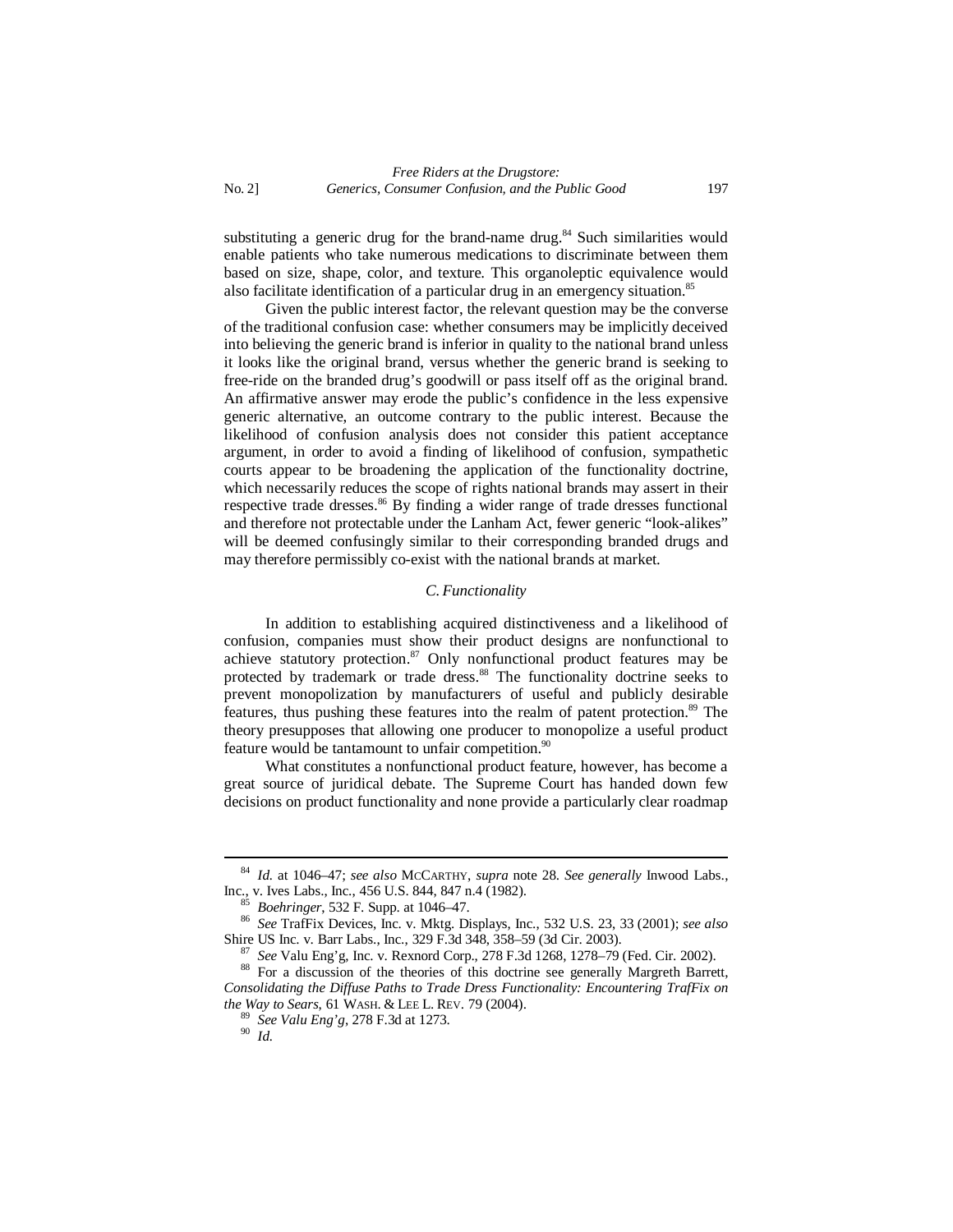for the lower courts. $91$  Some courts have held that a nonfunctional product feature is one that serves no purpose other than source identification, $92$  while others posit a product feature is nonfunctional if it does not need to be used by competitors to compete effectively.<sup>93</sup> Additionally, some courts have found a product feature nonfunctional provided it is not vital to the commercial success of the product.<sup>94</sup> Moreover, the mixed bag of functionality standards applied in district and appellate court decisions is further evidence of this legal minefield.<sup>95</sup> While these various decisions have historically favored branded manufacturers,  $96$ recent decisions reveal an increased judicial hesitation to granting overly broad protection to trade dress.

In 2001, the Supreme Court's famous *TrafFix Devices, Inc. v. Mktg. Displays, Inc.* decision greatly reined in an ever-broadening view of trade dress protection for product features and product design by expanding the reach of the

- <sup>92</sup> Barrett, *supra* note 88, at 96.
- <sup>93</sup> *Id.* at 102.
- <sup>94</sup> *See Inwood*, 456 U.S. at 863 (White, J., concurring).
- <sup>95</sup> *See supra* notes 91–94.

<sup>91</sup> *See TrafFix*, 532 U.S. at 33 (court adopted a two-step approach to functionality by reaffirming the "traditional rule" of *Inwood* that a product feature is "functional when it is essential to the use or purpose of the device or when it affects the cost or quality of the device," and then, if nonfunctional under the traditional rule, a product may still be functional if excluding copying would have an anti-competitive effect); Qualitex Co. v. Jacobson Prods. Co., 514 U.S. 159, 165 (1995) (in determining whether color per se is functional, court expanded the "traditional rule" set forth in *Inwood* and re-characterized it by stating that "'a product feature is functional … if it is essential to the use or purpose of the article or if it affects the cost or quality of the article,' that is, if exclusive use of the feature would put competitors at a significant non-reputation-related disadvantage"); Inwood Labs., Inc., v. Ives Labs., Inc., 456 U.S. 844, 850 n.10 (1982) (although court did not reach functionality issue, it stated that "a product feature is functional if it is essential to the use or purpose of the article or if it affects the cost or quality of the article," later characterized by the court as the "traditional rule" of functionality); Kellogg Co. v. Nat'l Biscuit Co., 305 U.S. 111, 122 (1938) (feature must affect the cost or quality of the product to be functional); Barrett, *supra* note 88, at 85–110.

<sup>96</sup> *See, e.g.*, SK&F, Co. v. Premo Pharm. Labs., Inc., 625 F.2d 1055, 1060 (3d Cir. 1980) (adoption of maroon-and-white capsule was arbitrary, having nothing to do with the purpose of performance of the drug, or with its processing); A.H. Robins Co. v. Med. Chest Corp., 1980 U.S. Dist. LEXIS 14412, at \*3–6, 206 U.S.P.Q. (BNA) 1015, 1018 (E.D. Mo. 1980) (a round, light-blue tablet, convex on both sides and shiny in appearance, is an arbitrary configuration and nonfunctional); Hoffman La Roche, Inc., v. Premo Pharm. Lab., Inc., 1980 U.S. Dist. LEXIS 16851, at \*40–41, 210 U.S.P.Q. (BNA) 374, 386 (D.N.J. 1980) (the trade dress consisting of the use of a capsule in the distinctive color of light green is nonfunctional and does not enhance the efficacy of the medication); *see also* Merck & Co. v. Par Pharm., Inc., 770 F.2d 1072 (3d Cir.) (unpublished), *cert. denied*, 474 U.S. 981 (1985) (blue-and-white drug capsule is nonfunctional). *But see* Ives Labs., Inc. v. Darby Drug Co*.*, 601 F.2d 631, 643 (2d Cir. 1979).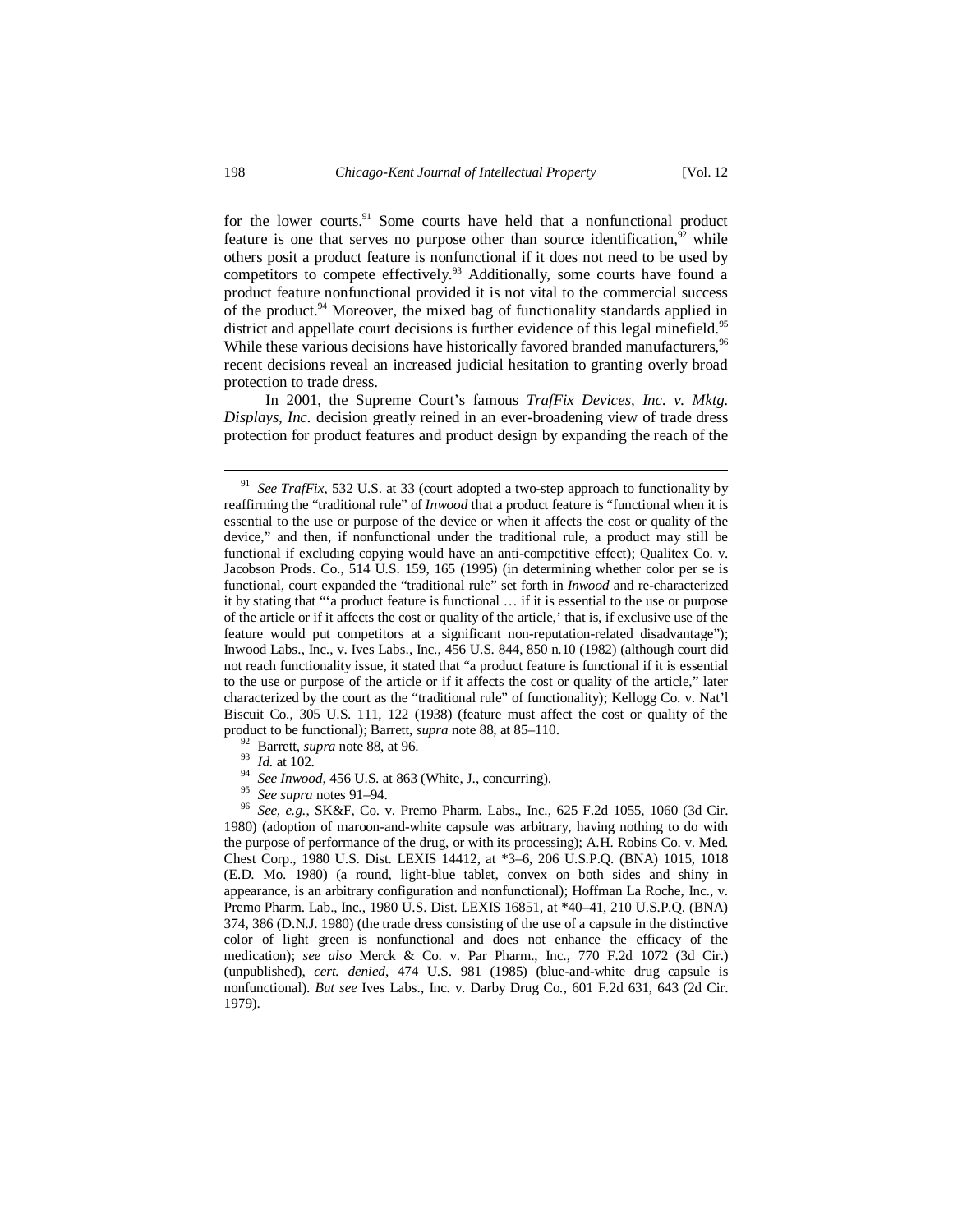functionality doctrine.<sup>97</sup> Invoking its decision in *Wal-Mart v. Samara Bros*. the prior year, the court cautioned that "product design almost invariably serves purposes other than source identification."<sup>98</sup> In fact, one commentator has summarized the Court's holding as follows:

"Trade dress protection must subsist with the recognition that in many instances there is no prohibition against copying goods and products. In general, unless an intellectual property right such as patent or copyright protects an item, it will be subject to copying. As the Court has explained, copying is not always discouraged or disfavored by the laws which preserve our competitive economy … Allowing competitors to copy will have salutary effects in many instances."<sup>99</sup>

Prior to *TrafFix*, courts generally applied one or more of three (3) general standards to determine product feature functionality: the "role of the feature" standard, the "practical effect" standard, and the "important ingredient" standard.<sup>100</sup> The "role of the feature" standard examines the actual role the feature plays within the product.<sup>101</sup> The strictest approach, this standard finds a feature to be functional if it plays a material or important role in the use or purpose of the product, or affects the product's cost or quality.<sup>102</sup> As a result, only arbitrary or incidental features that serve as source identifiers may be protected.<sup>103</sup>

The "practical effect" standard differs by precluding the recognition of trademark rights only when the particular design at issue affords benefits that are not practically available to third-parties through alternative designs.<sup>104</sup> This standard, which is much more liberal than the "role of the feature" approach, evaluates the likely anticompetitive impact of product trade dress protection in any given case.<sup>105</sup> Courts will deny protection only if it will significantly impair competition.<sup>106</sup> As a result, features that play a material or important role may still be protected by trade dress under this standard, provided no competitive impairment arises as a result of prohibiting competitors from copying the product feature.

Historically, the majority of appellate courts and the United States Patent and Trademark Office adopted the "practical effect" approach using various

<sup>99</sup> *Id.*

<sup>97</sup> *See* TrafFix Devices, Inc. v. Mktg. Displays, Inc., 532 U.S. 23, 30 (2001) (discussing the Sixth Circuit's expansive view of trade dress); *see also* Barrett, *supra* note 88, at 82–83.

*TrafFix*, 532 U.S. at 29.

<sup>100</sup> Barrett, *supra* note 88, at 83.

<sup>101</sup> *Id.* at 95.

<sup>102</sup> *Id.* at 97.

<sup>103</sup> *Id.* at 93.

 $^{104}$  *Id.* at 95.

 $\frac{105 \text{ Hz}}{1d. \text{ at } 93-94.}$ 

<sup>106</sup> *Id.* at 95.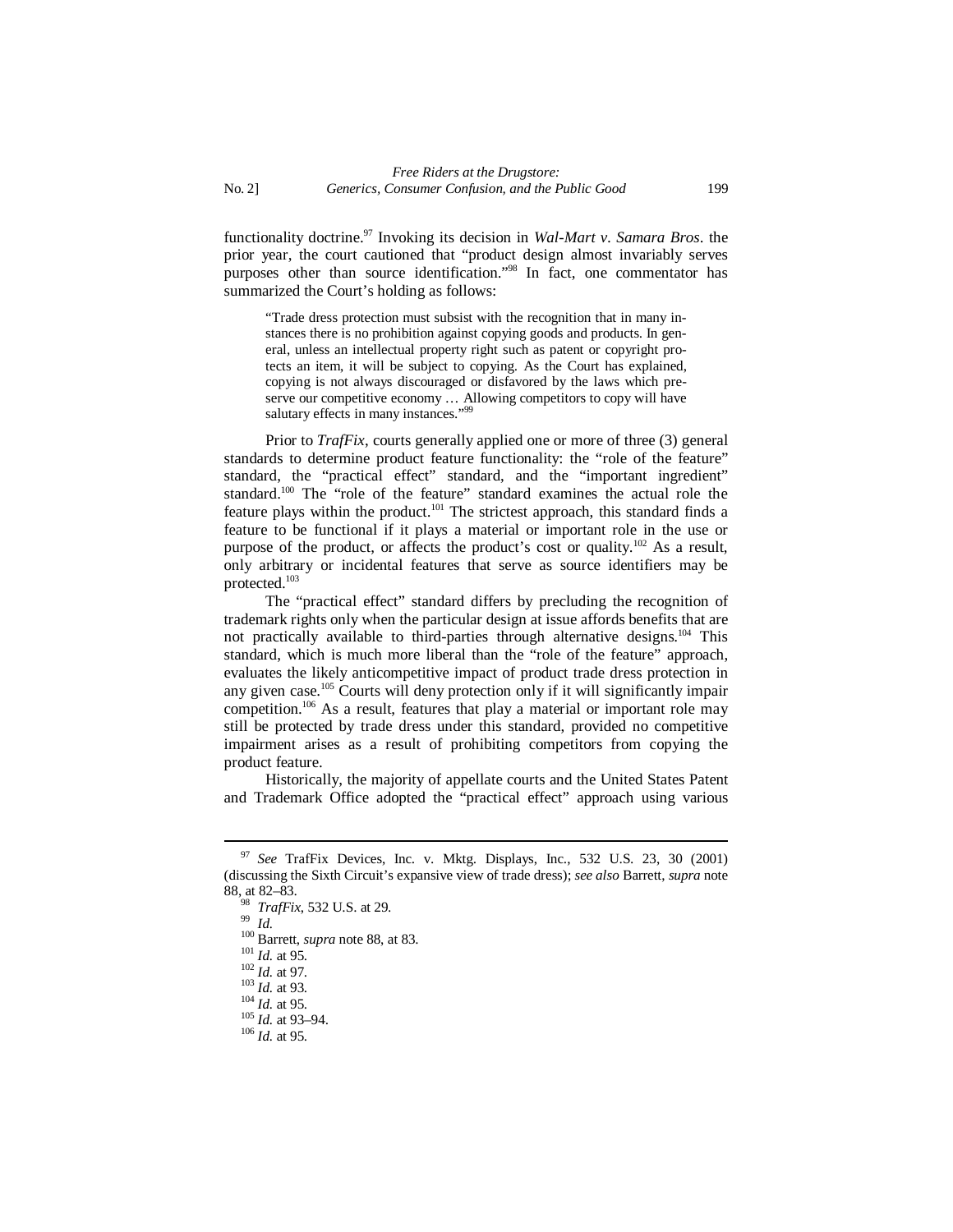formulations for measuring what constitutes "practical effect."<sup>107</sup> With this standard, there appears to be a large emphasis on availability of alternate product features that would provide competitors with an equally effective product. The famed *In re Morton-Norwich Products, Inc.* case is among the "practical effect" cases.<sup>108</sup>

In *Morton-Norwich*, the court set forth the distinction between *de facto*  functionality and *de jure* functionality.<sup>109</sup> If a product feature is *de facto* functional, although it may have some utility other than source identification, e.g. it has some function, it may still be deemed legally nonfunctional and therefore protectable.<sup>110</sup> However, if a product feature is *de jure* functional, it means that the product has a particular design because it actually works better with that design, and as such is deemed legally functional and not protectable.<sup>111</sup> Under *Morton-Norwich*, to determine whether a product feature is *de jure* functional, a court may apply the following factors:

(1) the existence of a utility patent disclosing the utilitarian advantages of the design;

(2) advertising materials in which the originator of the design touts the design's utilitarian advantages;

(3) the availability of competitors of functionally equivalent designs; and

(4) facts indicating that the design results in a comparatively simple or cheap method of manufacturing the product.<sup>112</sup>

The "important ingredient" standard inquires whether "the product feature at issue is an important ingredient in the commercial success of the product."<sup>113</sup> This standard is stricter than the "practical effect" standard, and may or may not be stricter than the "role of the feature" standard. It is the least used and has been highly criticized by numerous courts.<sup>114</sup> It places an emphasis on a consumer's perceptions and motivation in purchasing the product at issue rather than analyzing the interrelationship of the feature with the product as a whole.

Despite the majority trend to adopt the "practical effect" standard, the *TrafFix* court adopted the "role of the feature" standard, with a "practical effect" analysis to be used as a back-up inquiry to further exclude some product features from trade dress protection.<sup>115</sup> The court ignores the "important ingredient" standard as a reason for a finding of nonfunctionality. This hybrid approach

 $114$  *Id.* at 104–06.

<sup>107</sup> *Id.* at 99.

<sup>108</sup> *Id.*

 $^{109}$  *Id.* at 100.

<sup>110</sup> *Id.* at 101.

<sup>111</sup> *In re* Morton-Norwich Prods., Inc., 671 F.2d 1332, 1341 (C.C.P.A. 1982).

<sup>112</sup> Valu Eng'g, Inc. v. Rexnord Corp., 278 F.3d 1268, 1274 (Fed. Cir. 2002) (citing *Morton-Norwich*, 671 F.2d at 1340–41).

<sup>113</sup> Barrett*, supra* note 88, at 105 (quoting Pagliero v. Wallace China Co., 198 F.2d 339, 343 (9th Cir. 1952)).

<sup>115</sup> *See* TrafFix Devices, Inc. v. Mktg. Displays, Inc., 532 U.S. 23, 34 (2001).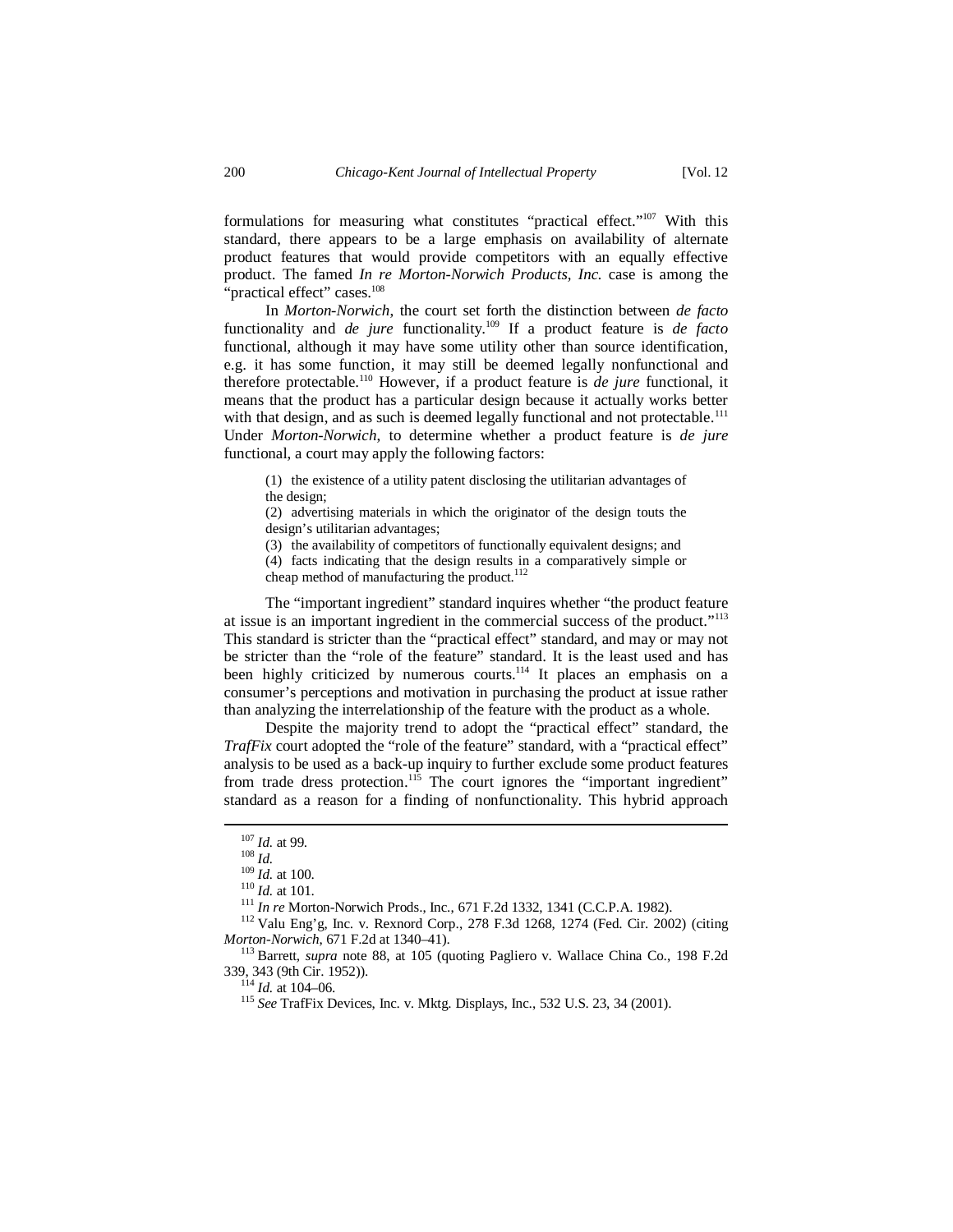favors weak trade dress protection and greatly expands the reach of the functionality doctrine. Unfortunately, the court's inconsistent interpretation of product functionality has inevitability caused frustration, confusion, and unpredictability with respect to protection of pharmaceutical trade dress.

The Third Circuit's 2003 decision in *Shire US Inc. v. Barr Laboratories, Inc.* exemplifies this unpredictability.<sup>116</sup> In *Shire*, the Third Circuit distinguished its prior precedent for showing the nonfunctionality of pharmaceutical trade dress.<sup>117</sup> In affirming the district court's denial of a preliminary injunction against a generic drug's "imitative" coloring of Adderall®,<sup>118</sup> the court significantly broadened the reach of the functionality doctrine, making it increasingly difficult to achieve proprietary rights in pharmaceutical trade dress.<sup>119</sup> To support its holding that the blue and orange colors of the brandeddrugs "were functional in identifying correct dosage and promoting patient acceptance of a generic substitution," <sup>120</sup> the court cited U.S. Supreme Court decisions which "caution against the over-extension of trade dress protection"<sup>121</sup> as well as recent FDA amendments that promote the marketing of generic substitutions.<sup>122</sup> Strangely, the court's holding, which reversed its prior decision in  $SK\&F$ ,<sup>123</sup> appears to rest more on its opinion that the physical similarities between the generic and brand-name drug "materially benefitted the patient population" by promoting patient acceptance rather than an application of the legal standard for functionality announced in *TrafFix*. <sup>124</sup> The court's opinion seems to read as if the court wrote to a desired conclusion rather than follow an established legal path to a just result.

This decision significantly undermined the reliability and predictability of trade dress jurisprudence. Strangely, the *Shire* court appears uncharacteristically sympathetic to generic manufacturers' formerly unsuccessful arguments as to why trade dress is nearly always functional and therefore available for permissible imitation.<sup>125</sup> Before *Shire*, such arguments were routinely rejected.<sup>126</sup> With its decision, the court disrupted settled law and raised numerous legal and public policy questions regarding the competing rights and responsibilities of brand name companies and their generic bioequivalents. A decade later, these questions remain.

<sup>116</sup> Shire US Inc. v. Barr Labs., Inc., 329 F.3d 348, 356 (3d Cir. 2003).

<sup>117</sup> *Id*.; *see also* MCCARTHY, *supra* note 28.

<sup>118</sup> *Shire*, 329 F.3d at 359*.*

<sup>119</sup> *Id.* at 353–54.

<sup>120</sup> MCCARTHY*, supra* note 28; *Shire*, 329 F.3d at 357.

<sup>121</sup> *Shire,* 329 F.3d at 358. The court also referred to the 1999 Lanham Act amendment shifting the burden to prove nonfunctionality of unregistered trade dress to the plaintiff. *Id.* at 354 n.13 (citing 15 U.S.C. 1125(a)(3) (2000)).

<sup>122</sup> *Id.*

<sup>123&</sup>lt;br>123 SK&F, Co. v. Premo Pharm. Labs., Inc., 625 F.2d 1055, 1068 (3d Cir. 1980).

<sup>&</sup>lt;sup>124</sup> Shire US Inc. v. Barr Labs., Inc., 329 F.3d 348, 359 (3d Cir. 2003).

<sup>125</sup> *See id.*; *see also* MCCARTHY, *supra* note 28.

<sup>126</sup> *Shire*, 329 F.3d at 359; *see also* MCCARTHY, *supra* note 28.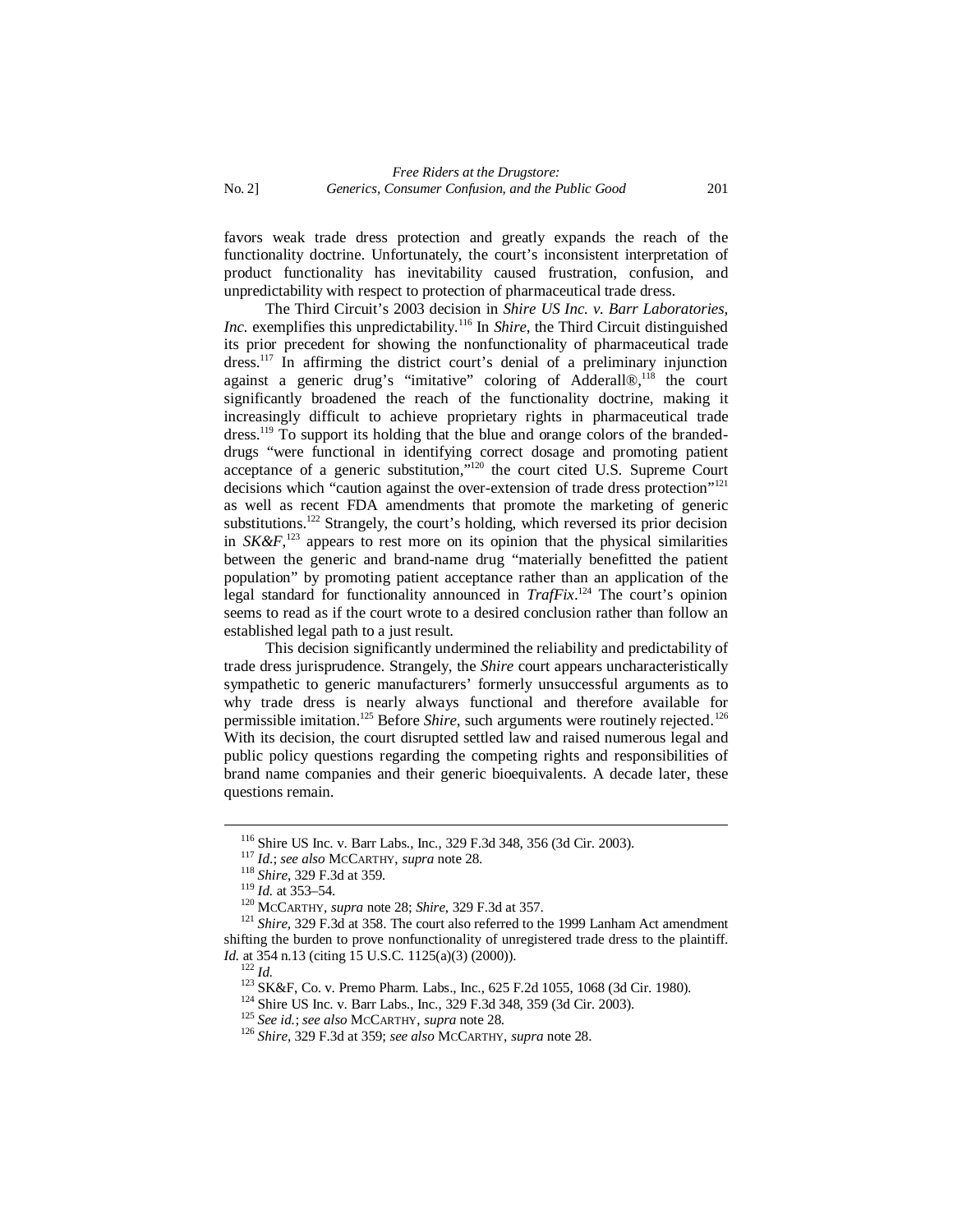### III. POSSIBLE RESOLUTION TO THE CONFLICT

This is a classic Mexican stand-off.<sup>127</sup> In the post-*Shire* legal environment, generic and branded manufacturers are left without a bright-line rule or consistent legal standard regarding the scope of protection available for pharmaceutical trade dress. Although *Shire* stands alone as Third Circuit precedent, it announced a policy change that is far more antagonistic to pharmaceutical companies than prior decisions. However, given its inherent limitations, $128$  generic manufacturers should be cautious before entering the market with a "look-alike" drug. A successful infringement suit could prove fatal to a particular product's commercial viability. For example,

"[l]osing the battle over a particular color can be costly for a generic manufacturer even above the costs of legal fees and/or damage awards; if a generic manufacturer receives FDA approval for a look-alike medication with certain color dyes and is subsequently barred from manufacturing the drug in that color, then the generic must seek FDA re-approval for the drug's different color additives before being able to reenter the market."<sup>129</sup>

Perhaps given the nature of the conflict in this area, traditional trade dress protection may be inadequate to ameliorate the concerns of both camps. Solutions aimed to bring more stability and predictability in this area range from the elimination of trade dress protection for pharmaceuticals altogether to customizing the trade dress framework to the prescription drug industry.<sup>130</sup> A modified approach would exclude prescription pharmaceuticals from the traditional trade dress rubric in favor of a *sui generis* model better suited to the prescription drug industry.<sup>131</sup> Such a framework would eliminate the distinctiveness requirement,<sup>132</sup> reduce the role of the functionality requirement,<sup>133</sup> establish a modified test for determining likelihood of consumer

<sup>131</sup> *Id.* A new framework would take into consideration the peculiarities and idiosyncrasies of the prescription drug industry.

<sup>127</sup> *See Mexican stand-off Definition*, DICTIONARY.COM, http://dictionary.reference.com/browse/mexicanstand-off (last visited Feb. 14, 2013).

<sup>128</sup> Inevitably, pharmaceutical companies will seek to distinguish *Shire* on its facts and argue its jurisdictional limitations.

<sup>&</sup>lt;sup>129</sup> Schrieber, *supra* note 5, at 48 (citing Telephone Interview with Robert E. Lee, Jr., Asst. Gen. Pat. Coun., Law Div., Eli Lilly & Co. (Jan. 3, 2003)).

<sup>130</sup> Pile, *supra* note 24, at 7.

 $132$  *Id.* at 8. Given the period of exclusivity afforded a national brand during the patent period, consumers are likely to recognize a particular brand by its specific properties. Such recognition would replace the requirement to establish secondary meaning under the traditional framework.

<sup>&</sup>lt;sup>133</sup> *Id.* Functionality would be limited to those features that qualify for design patent protection. "For example, an improved coating that would allow capsules to be swallowed more easily, or could provide more control over the time-release medication, may be sufficient to obtain such a patent." *Id.* at 20.